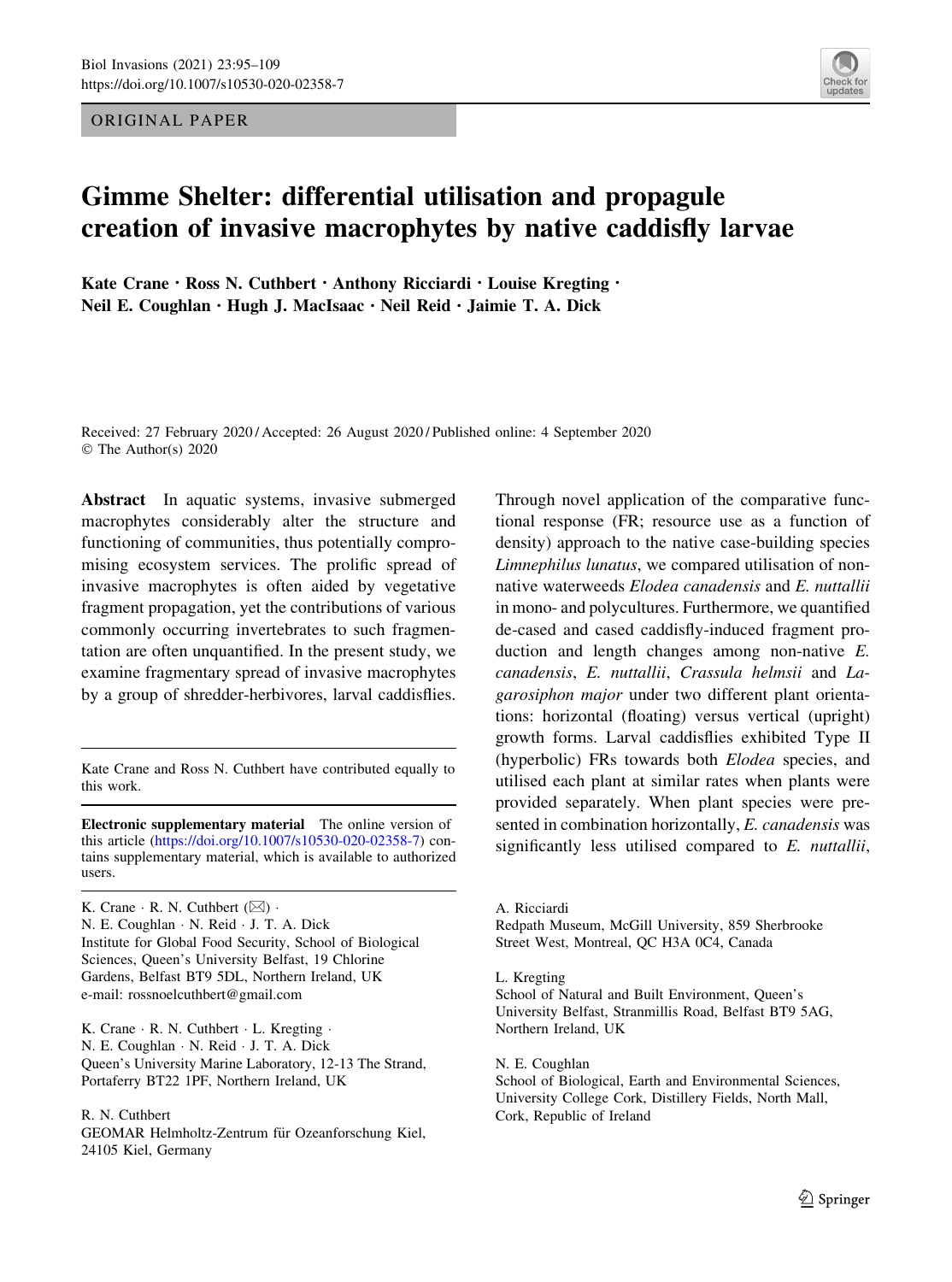corroborating observations in the field. De-cased larvae produced new plant fragments for all four aquatic macrophytes, whereas cased larvae fragmented plants significantly less. Elodea nuttalii and C. helmsii were fragmented the most overall. Crassula helmsii was utilised to the greatest extent when plants were horizontally orientated, and Elodea species when vertically orientated. This study identifies and quantifies a mechanism from a novel species group that may contribute to the spread of invasive macrophytes in aquatic systems. Whilst exploititative interactions are thought to impede invasion success, here we demonstrate how resource utilisation by a resident species may exacerbate propagule pressure from an invasive species.

Keywords Biodiversity conservation · Herbivory · Invasive species - Invertebrates - Macrophytes

## Introduction

Freshwater ecosystems are increasingly invaded by alien species introduced accidentally or deliberately (Dudgeon et al. [2006;](#page-12-0) Ricciardi [2006;](#page-13-0) Seebens et al. [2017\)](#page-13-0). Once established, alien species can impact biodiversity and alter key ecosystem functions such as productivity, nutrient cycling and hydrology (Dudgeon et al. [2006;](#page-12-0) Oreska and Aldridge [2011](#page-13-0); Piria et al. [2017](#page-13-0); Crane et al. [2020\)](#page-12-0). For example, invasive macrophytes can form dense monotypic stands that alter physical habitat and biotic (vegetation, macroinvertebrates and fish) communities, as well as the interactions within and between these communities (Dibble et al. [1996](#page-12-0)). Invasive aquatic macrophytes are highly adaptable and competitive, and can, inter alia, grow rapidly, displace native plants and damage ecosystem services (Barrat-Segretain and Elger [2004](#page-12-0); Redekop et al. [2016](#page-13-0); Hussner et al. [2017;](#page-13-0) Szabó et al. [2018](#page-14-0)).

Many aquatic macrophytes reproduce asexually, propagating predominantly by vegetative rhizomes, turions or fragments (Barrat-Segretain [1996](#page-12-0); Barrat-Segretain et al. [1998](#page-12-0)). Further, in response to abiotic factors such as wind, waves and water currents, human

H. J. MacIsaac

Great Lakes Institute for Environmental Research,

activities such as boating and fishing, as well as biotic factors such as herbivory, aquatic macrophytes are frequently broken into fragments. The fragments can disperse as propagules which later become new viable plants (Hussner [2009](#page-13-0); Redekop et al. [2016;](#page-13-0) Coughlan et al. [2018](#page-12-0)). Production of macrophyte fragments by shredder-herbivores may be significant (Newman [1991;](#page-13-0) Pieczynska [2003](#page-13-0); Maezo et al. [2010](#page-13-0)), and therefore when such consumers are present - particularly in high abundances - they could have serious implications for invasive macrophyte spread in terms of increasing propagule pressure (i.e. the number and frequency of individuals introduced to form an invader population; Lockwood et al. [2005\)](#page-13-0). However, there is a distinct lack of quantitative data for utilisation or fragmentation rates of native/invasive aquatic macrophytes by shredder-herbivores (but see e.g. Carriera et al. [2014](#page-12-0); Thouvenot et al. [2017\)](#page-14-0).

Resource-use patterns of consumers can be quantified by measuring their functional response (FR), which describes the relationship between resource utilisation rate and resource availability (Solomon [1949;](#page-14-0) Holling [1959\)](#page-13-0). Functional responses and associated resource preferences/switching have been identified as powerful tools to quantify invasive species impacts and invasion success (Dick et al. [2014](#page-12-0); Cuthbert et al. [2018b](#page-12-0); Skein et al. [2018\)](#page-14-0), whereby Type II curves are thought to be resource destabilising due to high resource utilisation rates at low densities, whilst the converse is true for Type III FRs. However, whilst FRs are commonly applied to address consumer-resource interactions such as predation and herbivory (Dick et al. [2014](#page-12-0); Xu et al. [2016a,](#page-14-0) [b](#page-14-0); Mu et al. [2018](#page-13-0); Cuthbert et al. [2018a](#page-12-0)), there has hitherto been a lack of consideration for such per capita effects in shredder-herbivores, especially with regards to atypical resource utilisation behaviours, such as caddisfly case-building.

In consumer-resource (e.g. predator–prey) systems, invasion success is theoretically likely, and thus predictable, if invaders encounter lower biotic resistance compared to trophically analogous natives (see also the 'enemy release' hypothesis; Levine et al. [2004;](#page-13-0) Cuthbert et al. [2018b\)](#page-12-0). Conversely, in the context of interactions involving invasive/native macrophytes, differential utilisation in favour of invaders may promote higher invasion success through greater propagation as a direct consequence of utilisation. Whilst stronger interactions towards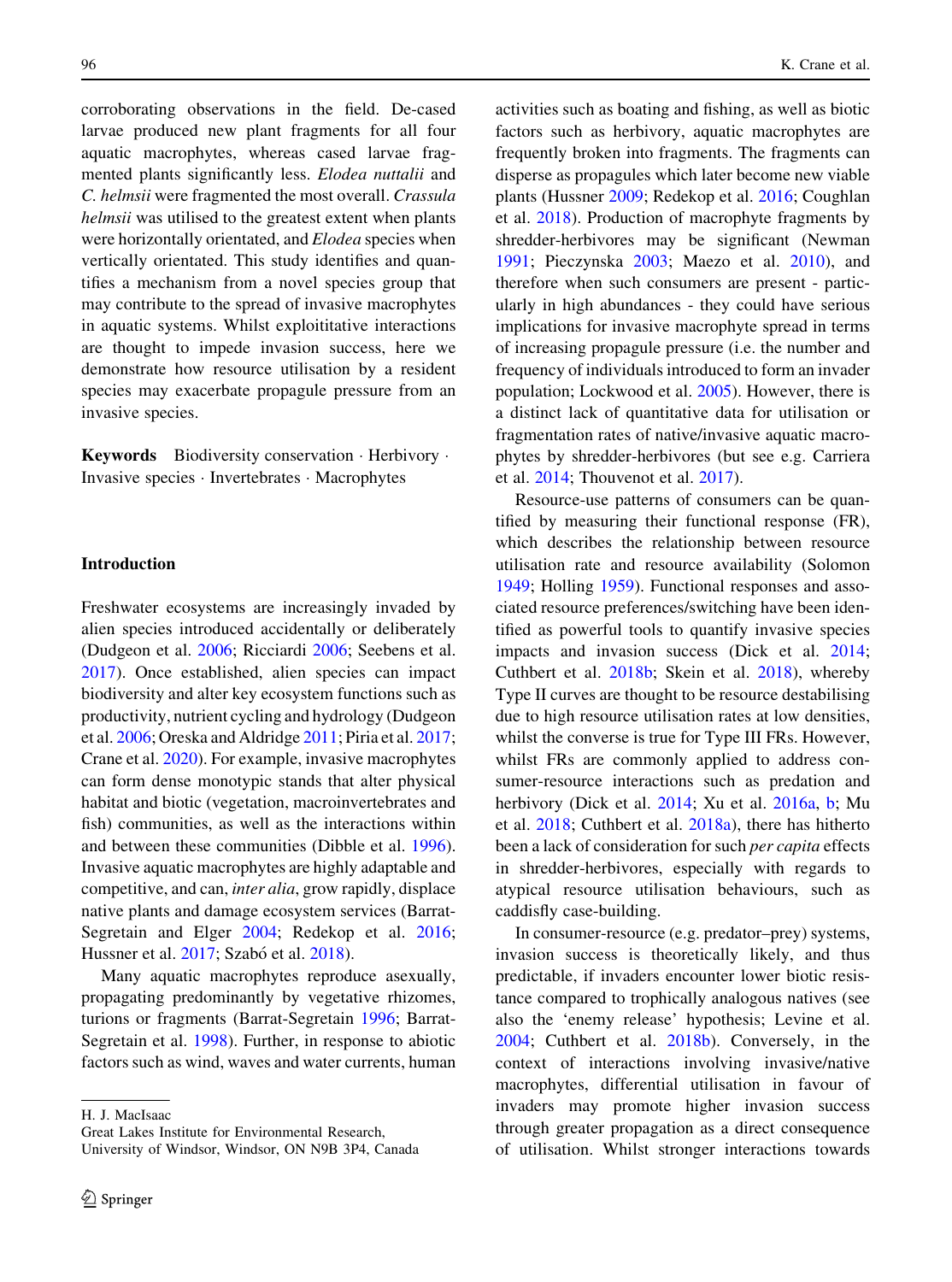invasive species over natives by grazers may contribute to biotic resistance (Oliveira et al. [2018](#page-13-0)), herbivore presence might enhance the fragmentation rate of invasive macrophytes that spread by vegetative propagules through direct and/or indirect effects (Thouvenot et al. [2019](#page-14-0)). For example, positive associations between invasive crayfish and macrophytes can result in reciprocal facilitations that heighten invasion dynamics (Thouvenot et al. [2017\)](#page-14-0). Herbivore-plant interactions may also be mediated by plant traits, with characteristics such as nutritional properties, physical structure and secondary metabolites altering plant palatability (Hay [1996;](#page-12-0) Cronin et al. [2002;](#page-12-0) Elger and Lemoine [2005](#page-12-0)). In the case of resident herbivores, taxa that shred aquatic macrophytes (e.g. caddisfly larvae) may be important facilitative drivers of invasion via enhancing fragmentation and thus vegetative propagule pressure of aquatic plant species. Field observations of caddisfly larvae residing within swards of invasive Elodea species year-round have prompted us to assess the consumer-resource relationship and facilitated propagule creation.

Caddisflies (Trichoptera) are a group of insects that are widespread and abundant, and whose aquatic larvae comprise diverse functional feeding groups (Pescador et al. [1995](#page-13-0); O'Connor [2015](#page-13-0)). Herbivorous case-building caddisfly larvae, such as Limnephilus spp., feed predominantly by shredding (Hanna [1959](#page-12-0); Wiggins [2007\)](#page-14-0), and are known to include submerged macrophytes in their diet (Jacobsen and Sand-Jensen [1994\)](#page-13-0). The larvae of many caddisflies construct protective shelters (cases) using secreted silk to bind together particles that may include shells, mineral particles and plant parts (leaves and stems) (Gower [1967;](#page-12-0) Mouro et al. [2016](#page-13-0)). A new case is constructed at each larval instar stage, of which there are typically five during a life-cycle that spans up to 2 years, with case size increasing with each instar (Hanna [1959](#page-12-0)). Accordingly, dietary consumption coupled with case creation may drive high utilisation rates towards aquatic plants, year-round over an extensive larval life history. Given that the larvae recurrently create and augment cases across their larval life history, and feed on plant material, we hypothesise that they can play a significant role in fragmenting, and thus facilitating the spread of, invasive macrophytes that can disperse and establish vegetatively. The focal species, Limnephilus lunatus Curtis, is distributed widely throughout Europe and North America in both

lenthic and lotic habitats, associated with plants, and forms an important component of aquatic food webs (Higler [1980\)](#page-13-0).

In this study, we examine caddisfly usage of four non-native macrophytes that can reproduce vegetatively via fragments and, in many instances, have a detrimental impact on the receiving environment (see Table [1](#page-3-0)): Elodea canadensis Michx., Elodea nuttallii (Planch.) H. St. John, Crassula helmsii (Kirk) Cockayne and Lagarosiphon major (Ridl.) Moss. Elodea canadensis, Canadian waterweed, is a non-native submerged macrophyte that spread rapidly following its introduction to the United Kingdom (UK) in the early 1800s and is now naturalised in the UK and Ireland with relatively benign impacts (Newman and Duenas [2010\)](#page-13-0). Elodea nuttallii. Nuttall's pondweed, is an invasive submerged macrophyte that can form dense monocultures that can displace E. canadensis and produce adverse ecological impacts (Simpson [1990;](#page-14-0) Barrat-Segretain [2001;](#page-12-0) Larson [2007\)](#page-13-0). Crassula helmsii, New Zealand pigmyweed, is an invasive submerged, emergent or semi-terrestrial macrophyte, depending on the conditions into which it is introduced. It can form dense, monotypic stands, is extremely difficult to control (OEPP/EPPO [2007](#page-13-0)), and is considered a major invasive threat to the UK (Dawson and Warman [1987;](#page-12-0) Dawson [1994;](#page-12-0) Dawson and Leach [1999](#page-12-0); Huckle [2002\)](#page-13-0). Lagarosiphon major, African elodea, is a submerged macrophyte that grows in dense mats, is exceptionally difficult to control, and considered highly invasive (Caffrey et al. [2010](#page-12-0), [2011](#page-12-0)). These plants were selected owing to their widespread establishment in the UK and Ireland, local availability and potential for coexistence in inland waters.

We used laboratory-based experiments to test the predictions that larval caddisflies of L. lunatus: (1) exhibit a preferential utilisation between the two Elodea species that may contribute to invasion success and replacement of E. canadensis by E. nuttallii; and (2) can cause increased fragmentation to a range of invasive macrophytes: E. canadensis, E. nuttallii, C. helmsii and L. major, and hence positively influence propagule pressure and invasion success. Here, for the first time, the FR concept is thus applied to a native herbivorous invertebrate—the caddisfly, *L. lunatus* using as a resource two alien macrophytes, E. canadensis and E. nuttallii. Furthermore, we quantify the capacity of this species to promote fragmentation in these and other macrophytes.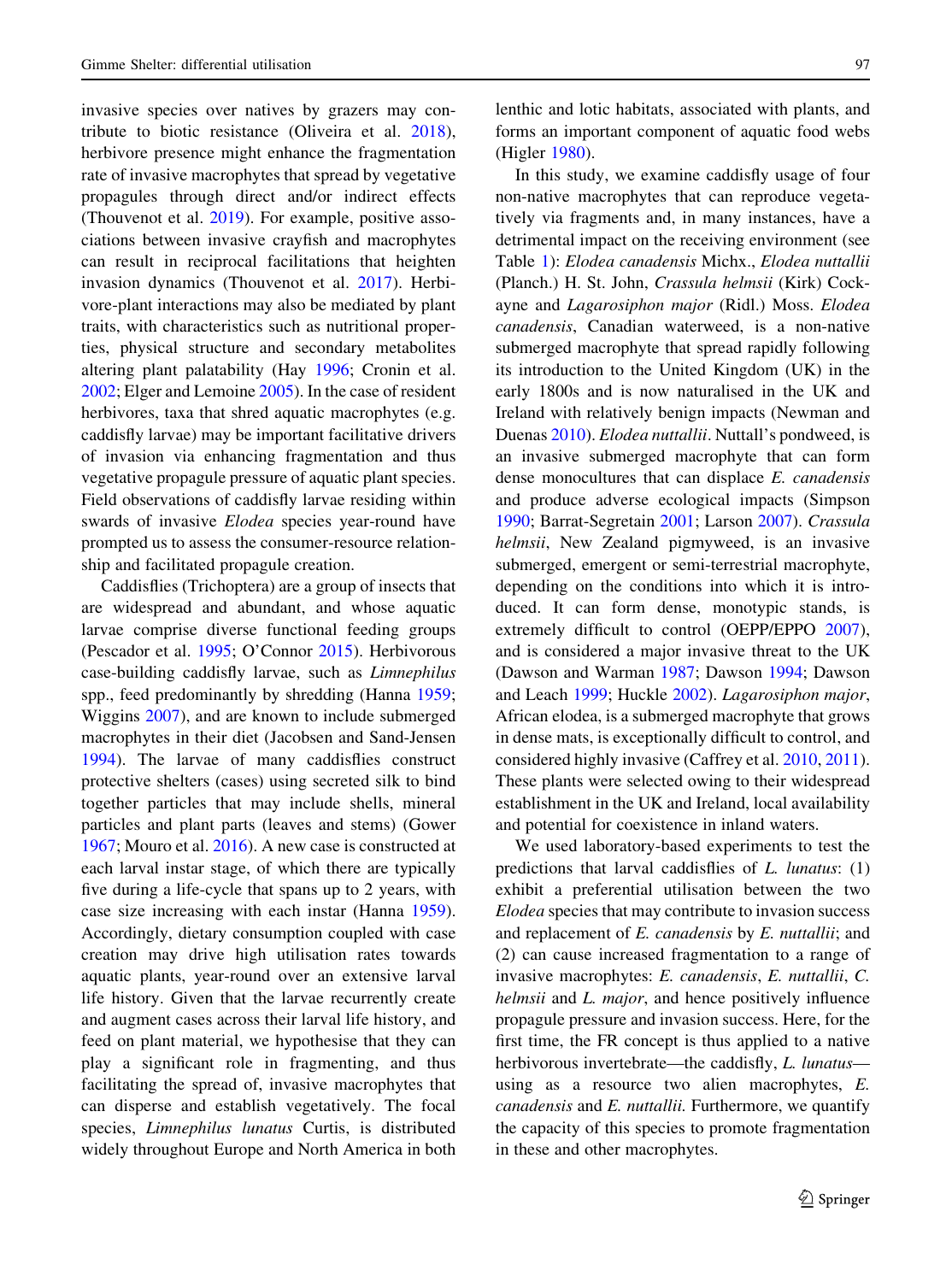| <b>Species</b>                            | Common name                      | Source site                                                                              | Invaded range                                                             | Native range                 |
|-------------------------------------------|----------------------------------|------------------------------------------------------------------------------------------|---------------------------------------------------------------------------|------------------------------|
| Elodea canadensis<br>Michx.               | Canadian<br>waterweed            | Mill Pond<br>Tully Mill<br>54° 15′ 32.34″ N 7°<br>42' 50.88" W                           | South America, Europe, Africa, Asia,<br>Oceania, invasive in native range | North America                |
| Elodea nuttallii<br>(Planch.) H. St. John | Nuttall's<br>waterweed           | Upper Lough Erne<br>Knockninny<br>$54^{\circ}$ 13' 50.60" N 7°<br>$34'$ 14.20" W         | Europe, Asia                                                              | North America                |
| Crassula helmsii<br>(Kirk) Cockayne       | Australian<br>swamp<br>stonecrop | Lough Beg<br>$54^{\circ}$ 47' 28.60" N 6°<br>28' 27.10" W                                | Europe, North America, invasive in native<br>range                        | Australia and<br>New Zealand |
| Lagarosiphon major<br>(Ridl.) Moss        | African elodea                   | Artificial Pond<br>Portadown Golf Club<br>$54^{\circ}$ 24' 14.60" N 6°<br>$24'$ 51.30" W | Europe, New Zealand, potentially invasive<br>in native range              | Southern Africa              |

<span id="page-3-0"></span>Table 1 Study species, source site locations and invaded ranges of focal macrophtytes

#### Methods

Organism collection and plant preparation

Elodea canadensis, E. nuttallii, C. helmsii and L. major were collected throughout Northern Ireland from a variety of lakes and ponds (Table 1). Pilot studies indicated that caddisfly larvae would actively utilise each species when provided singularly. Stems of each species were cut at the base, placed in coolers, and transported in source water to Queen's University Marine Laboratory, Portaferry, Northern Ireland. Prior to use, plants from each species were maintained in separate outdoor aquaria for approximately three months. Plants were then maintained within the laboratory at a constant temperature of  $12 \pm 1$  °C with aerated source water in 2 L arenas (L  $\times$  W  $\times$  H:  $34 \times 34 \times 14$  cm). Larvae of L. lunatus were collected from Lough Erne  $(54^{\circ} 12' 02.9'' N 7^{\circ} 29' 35.8''$ W) by hand and identified as per Wallace et al. [\(2003](#page-14-0)). In Lough Erne, this species is associated with swards of both E. canadensis and E. nuttallii (K. Crane personal observation). Individuals were maintained in the same laboratory as the plants within aerated aquaria, filled with locally sourced lake water (Lough Cowey: 54° 24′ 41.79″ N 5° 32′ 25.96″ W) and Elodea spp. ad libitum, and starved for 48 h prior to experimentation. Case removal was carried out by widening the posterior opening using dissecting forceps, then gently pushing the caddis out using closed, rubbertipped forceps. No caddisflies were found to be damaged through this process, and thus their ability to fragment plants was not impeded. Photon Flux Density was supplied by four 52 W Arcadia 1200 mm Marine Stretch LED lamps so that plants received 270  $\mu$ mol m<sup>-2</sup> s<sup>-1</sup> under a 16 h light and 8 h darkness regime. The conditions aligned with those at the collection sites, and were relevant to the time of year when organisms were sampled. All plants were acclimated to the laboratory conditions for a 48 h period prior to experimentation in Lough Cowey water, during which all species exhibited excellent health and very little necrosis. All waste invasive plant material was destroyed by autoclaving.

Apical plant fragments were harvested 16 h prior to the start of each experiment and washed in dechlorinated tap water to remove any debris. Where possible, fragments were cut from unbranched sections of stem. However, if present, axillary side shoots were carefully removed. Fragments were briefly maintained  $(< 30$  min) in de-chlorinated tap-water immediately prior to being measured or weighed for experimental use (see next).

## Experiment 1: Limnephilus lunatus case-building functional responses

Elodea canadensis and E. nuttallii fragments were randomly selected from holding aquaria (see before) and excess liquid was gently removed by manually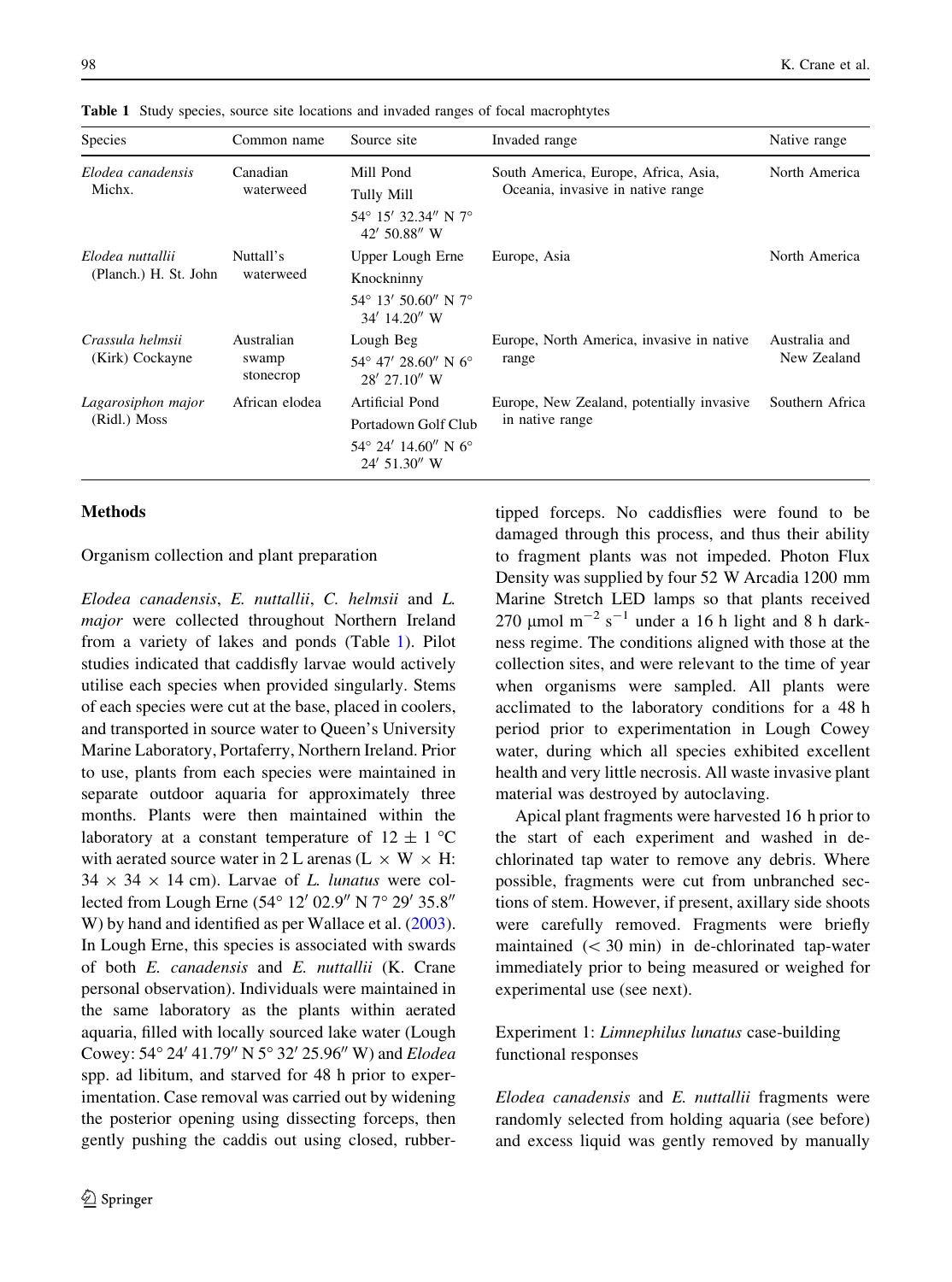spinning individual fragments, ten times in both directions, within a handheld centrifugal spinner. Individual apical fragments were cut to an exact fresh mass of either 100 mg, 200 mg, 300 mg or 400 mg (i.e. four different 'supply' treatment levels) (Mettler Toledo AB104). To quantify FRs of caddisfly larvae, individuals were presented with increasing plant biomass (similar to increased prey numbers, see Xu et al. [2016a,](#page-14-0) [b\)](#page-14-0). Two plant fragments of either single- (E. canadensis or E. nuttallii) or mixed-species (one fragment of the same mass from each species) were placed in each container (800 ml plastic containers,  $L \times W \times H$ : 170  $\times$  110  $\times$  60 mm, with 400 ml water from Lough Cowey) within the laboratory (conditions as before). Individual de-cased or cased fifth-instar L. lunatus larvae were weighed (mean  $\pm$ SE: de-cased,  $0.14 \pm 0.03$  g; cased,  $0.59 \pm 0.10$  g) and one added to each treatment to quantify usage by plant species and caddisfly larvae types (i.e. de-cased, cased). Preference for one plant species over the other was then recorded using comparative functional response analyses (see later). Controls consisted of three replicates of each plant combination and mass without *L. lunatus*. All experimental groups were replicated three times. The experiment lasted 48 h, after which wet masses of the original two plant fronds, provided at the start of the experiment, were quantified as before (i.e. accounting for utilisation via both case creation and consumption). We thus considered ''utlisation'' broadly in functional response analyses, whereby biomass changes resulting from direct consumption and case creation were pooled. The before-after differences in plant masses were used in analysis as caddisfly larvae-free control plants did not exhibit mass changes. Where two strands of individual species were used, the mean mass of both was used as a data point, whilst the single mass of each species was used for mixed species treatments. We then determined the proportion of plant mass utilised relative to the initial fresh mass supplied. Caddisfly larvae were weighed (wet mass) before and after the experimental period.

## Experiment 2: Limnephilus lunatus plant fragmentation

Plants were randomly selected from holding aquaria (see before) and four apical fragments were cut to a standard length of 60 mm (i.e. total length per replicate 240 mm). Four fragments of a single species (wet mass  $\pm$  SE: *E. canadensis*, 791  $\pm$  35 mg; *E.* nuttallii, 574  $\pm$  25 mg; C. helmsii, 380  $\pm$  19 mg; L. major,  $2268 \pm 151$  mg) were placed in 800 ml plastic containers with 400 ml lake water as before. Plants were either placed horizontally in containers or vertically as a bunch, weighted together at the base. Orientation was varied to examine whether L. lunatus would more likely shred the plant when floating or sunk in mats, or upright whilst growing and rooted in the substrate. Where vertically presented, the base of each individual fragment of plant was protected using a small piece of cotton wool before being wrapped with a  $60 \times 5$  mm lead plant weight, to keep the base of the fragment at the bottom of the container and the apical section positioned vertically. Individual decased or cased fourth-instar L. lunatus larvae were weighed (mean  $\pm$  SE: de-cased, 0.11  $\pm$  0.04 g; cased,  $0.32 \pm 0.1$  g) and one added to each treatment. All experimental groups were replicated three times. Controls contained one replicate of each plant species in the absence of caddisfly larvae under both orientations. The experiment was run over 168 h (one week) to allow *L. lunatus* sufficient time to shred plants, construct new cases or supplement existing ones. After the experiment, new plant fragments were recorded and the lengths of the initial four fragments were measured in combination within each replicate (i.e. accounting for both fragmentation and consumption). Final differences in lengths were then considered against final lengths of caddisfly larvae-free controls within each replicate (i.e. for each species and orientation). Only stem fragmentation was recorded; the removal of leaves did not constitute a viable fragment, as there is no evidence that the focal macrophytes can propagate from leaves alone. Caddisfly larvae were weighed before and after the experimental period as before.

## Statistical analyses

All statistical analyses were performed using R v3.5.1 (R Core Development Team [2018\)](#page-13-0). In Experiment 1, plant utilisation (response variable: proportion of initial plant mass used) under single-species exposures was analysed with respect to 'plant species' (2 levels: E. canadensis; E. nuttallii), 'caddisfly larvae type' (2 levels: de-cased, cased) and 'plant supply' (4 levels: 100 mg, 200 mg, 300 mg, 400 mg) using linear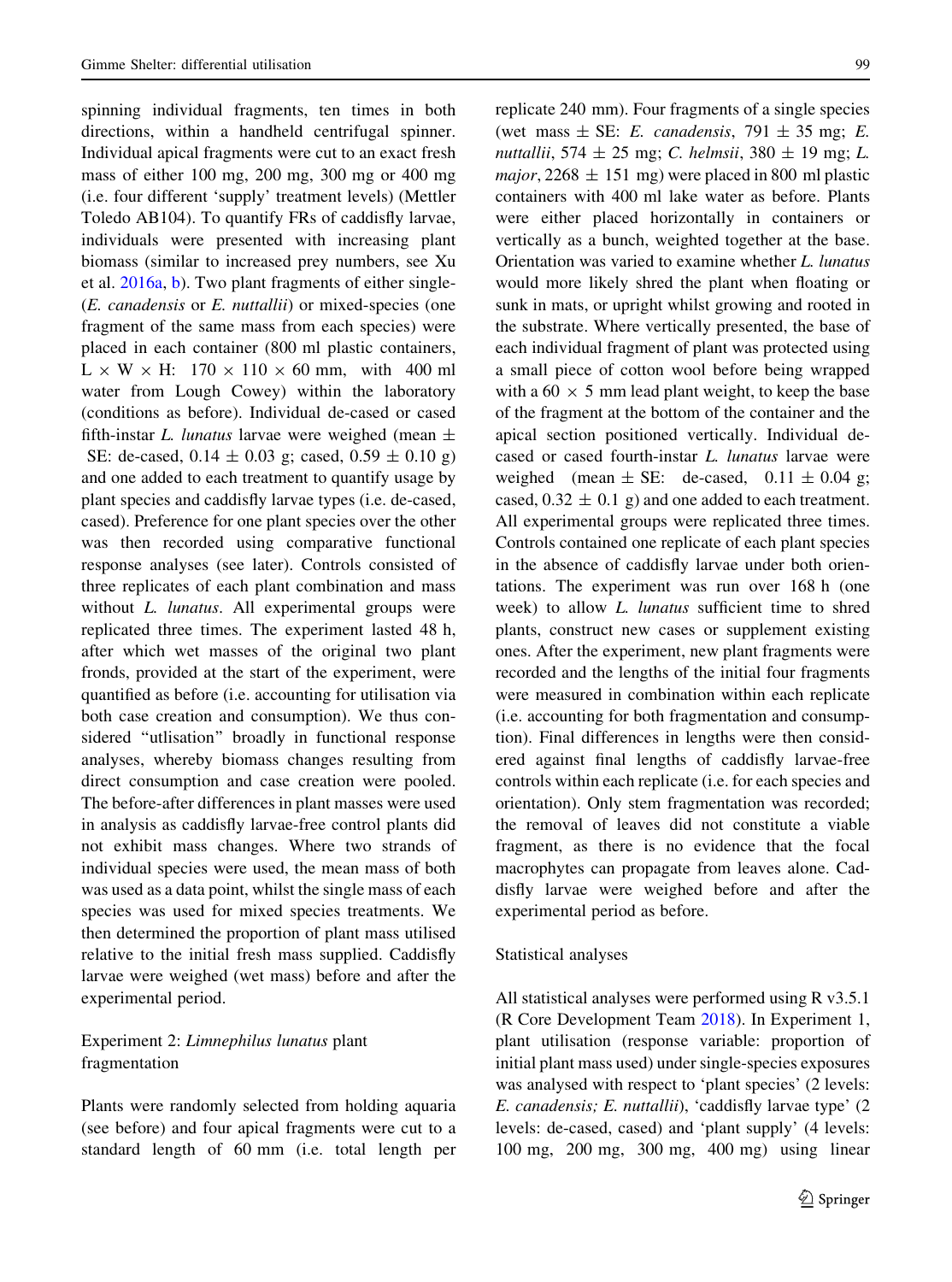models (LMs). For mixed plant exposures, linear mixed models (LMMs) with a random effect structure to account for repeated measures of the two plant species within each experimental replicate at a single time points were used (Bates et al. [2015](#page-12-0)). Proportioned plant utilisation was arcsine square-root transformed prior to analyses to improve normality and variance homogeneity (tested using Shapiro-Wilks and Levene's tests, respectively). Similarly, differences in de-cased caddisfly masses (response variable: change in mass) were examined using LMs separately for both single and mixed exposures, according to plant species and supply, or supply alone, respectively. Cased caddisfly masses did not change after the experiment and thus were not considered.

In Experiment 1, owing to negligible utilisation by cased caddisfly larvae in specific groups, comparative FR modelling was only feasible for de-cased caddisfly treatments. The 'frair' package in R (Pritchard et al. [2017\)](#page-13-0) was used to analyse de-cased larval caddisfly FRs using maximum likelihood estimation (Bolker [2010\)](#page-12-0) and the Lambert W function (Bolker [2008](#page-12-0)). For each plant species separately, we deciphered FR types through logistic regression of the proportion of plant utilised (response variable: fragment mass change relative to original mass) as a function of the original mass supplied (continuous predictor). Here, Type II FRs were defined through a significantly negative linear coefficient (Juliano [2001\)](#page-13-0).

We fit Rogers' random predator equation to account for non-replacement of plant material by the experimenter (Rogers [1972\)](#page-13-0):

$$
N_e = N_0(1 - \exp(a(hN_e - T)))\tag{1}
$$

where  $N_e$  is the quantity of plant utilised,  $N_0$  is the initial plant mass,  $a$  is the attack (i.e. shredding) rate,  $h$  is the handling time and  $T$  is the total time available. In a herbivory context, handling times may be considered as the time taken to utilise the plant resource. Regardless, the present study does not consider the attack rate and handling time parameters mechanistically, but instead considers them for comparative purposes in a factorial experimental design (Alexander et al. [2012\)](#page-12-0). The attack rate and handling time are both central parameters of FR curves, with the attack rate corresponding to the original slope (i.e. search coefficient) and handling time corresponding to the asymptote (i.e. maximum feeding rate). Indicator variables were used to compare FR parameters between *E. canadensis* and *E. nuttallii* within single and mixed groupings (Juliano [2001](#page-13-0)). This approach compares FR parameters between groups via substitution of the  $a/h$  estimate from Eq. 1 plus a coded predictor for the focal variable (see Paton et al. [2019](#page-13-0)). We used a non-parametric bootstrapping procedure  $(n = 2000$  iterations) to generate 95% confidence intervals around FR curves.

In Experiment 2, raw counts of new fragments (response variable: number of new fragments) were analysed using negative binomial GLMs with log links. Fragment length changes relative to caddisfly larvae-free controls (response variable: fragment length change) of plants over the experimental period were analysed using LMs. For each of these models, 'plant species' (4 levels: E. canadensis, E. nuttallii, C. helmsii, L. major), 'plant orientation' (2 levels: horizontal, vertical) and 'caddisfly larvae type' (2 levels: de-cased, cased) were incorporated factorially. Yeo-Johnson transformations were used on plant length changes to homogenise variances and normalise residuals prior to analysis (Fox and Weisberg [2011\)](#page-12-0). As before, de-cased caddisfly larvae masses were examined using LMs (response variable: change in mass) as a function of plant species and orientation, as cased caddisfly larve masses did not change over the experiment.

For all models, non-significant terms were removed stepwise to obtain the most parsimonious fit, and thus the final models included only significant terms. Tukey's comparisons were used for top model post hoc tests where terms were found to be significant at the 95% confidence interval via analysis of deviance. Effect sizes were derived through F-tests for LMs and LMMs and Chi square-tests for GLMs (Fox and Weisberg [2011\)](#page-12-0). Owing to our sample size, the power to detect significance was low, and thus our results may be viewed as conservative in some instances.

#### Results

# Experiment 1: Limnephilus lunatus case-building functional responses

In L. lunatus-free controls, 100% of the original mass of both Elodea species remained at the end of the experiment. Thus, experimental reductions in plant mass were deemed a result of utilisation by larval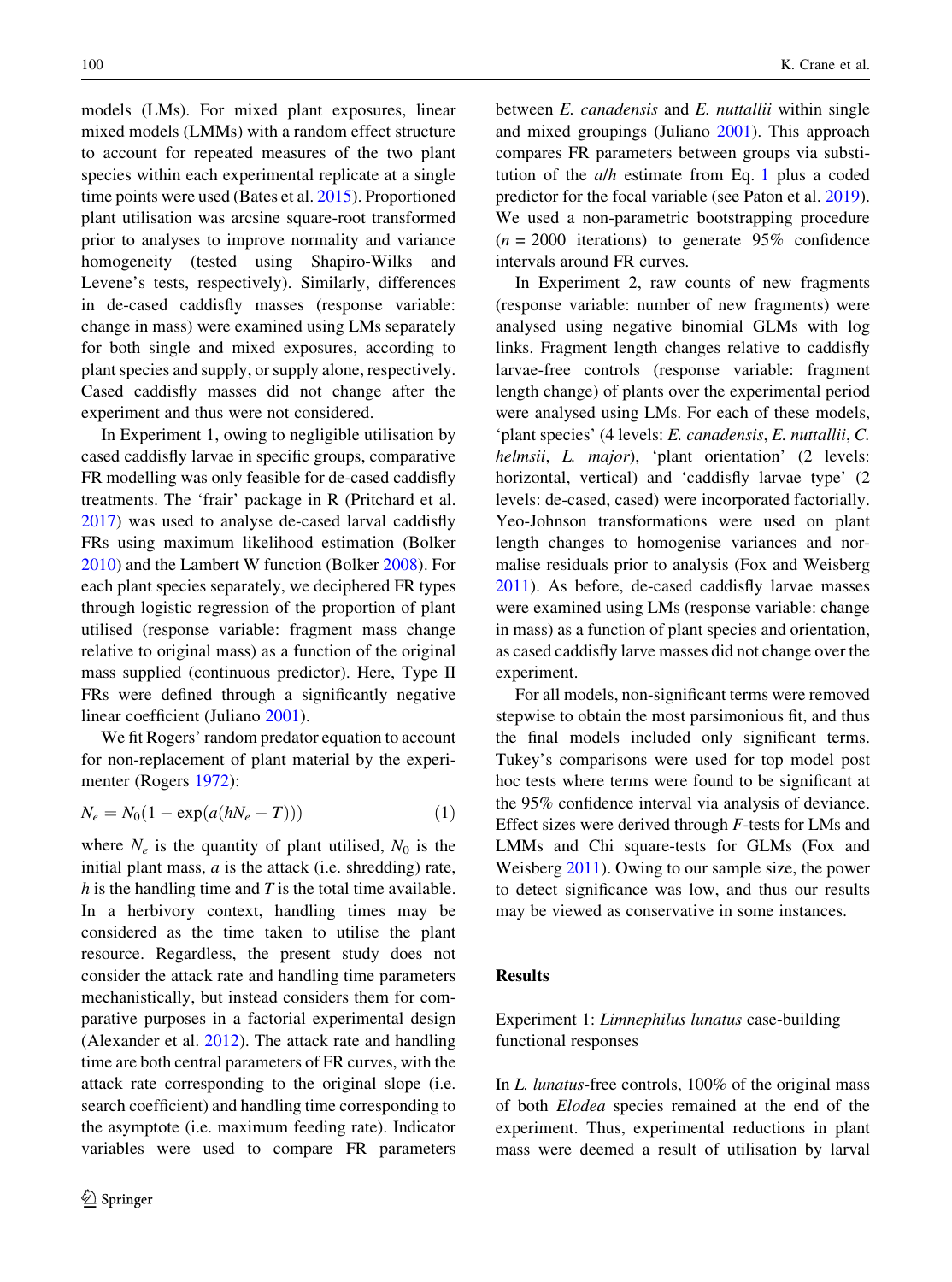caddisflies, which was also evidenced by case creation/augmentation. In the final model, de-cased caddis utilised significantly more plant material than cased individuals, and utilisation was further mediated by plant supply. These terms also interacted, with utilisation rates decreasing with supply only in the case of de-cased caddis (Table 2a; Fig. [1a](#page-7-0), b). Cased caddisly larvae always utilised significantly less than de-cased individuals (all  $p < 0.001$ ). We did not detect significance in differences between plant species or for other terms. Under mixed-species exposures (i.e. both plants together), however, significantly more E. nuttallii was utilised as compared to E. canadensis, whilst de-cased caddisfly larvae again utilised significantly more than cased equivalents (Table 2b; Fig. [1](#page-7-0)c, d). All other terms had no detected significance and were removed from the final model. De-cased caddisfly larvae masses did not change significantly between plants when presented singularly  $(F_1, 22 = 0.242, p = 0.628)$ , irrespective of supply  $(F_{3, 22} = 0.445, p = 0.724)$ , with caddis gaining a mean of 52 mg  $(\pm 7.5 \text{ SE})$  in mass over the experiment. Similarly, in the mixed treatments, caddisfly larvae masses did not change significantly across supplies  $(F_{3, 8} = 2.018, p = 0.190)$ , with mean gains of 60 mg  $(\pm 12.7 \text{ SE})$ .

Type II case-building FRs were exhibited by decased caddisfly larvae towards both plant species, either when presented individually or simultaneously, owing to significantly negative linear coefficients (Table [3](#page-7-0)). When both E. canadensis and E. nuttallii were presented separately, we did not detect attack

| Table 2 Model terms,<br>degrees of freedom (df) and             | Model                                                                                                                                                                                                                                                                                                                                                                                                                                                                   | Term        | Effect coefficient (df) | $p$ value |
|-----------------------------------------------------------------|-------------------------------------------------------------------------------------------------------------------------------------------------------------------------------------------------------------------------------------------------------------------------------------------------------------------------------------------------------------------------------------------------------------------------------------------------------------------------|-------------|-------------------------|-----------|
| $p$ values for (a) linear                                       | (a) Utilisation (single species)                                                                                                                                                                                                                                                                                                                                                                                                                                        | ${\bf P}$   | $F(1) = 0.051$          | 0.822     |
| models (LMs) on                                                 |                                                                                                                                                                                                                                                                                                                                                                                                                                                                         | $\mathbf C$ | $F(1) = 142.53$         | < 0.001   |
| proportioned plant<br>utilisation under single-                 |                                                                                                                                                                                                                                                                                                                                                                                                                                                                         | $\mathbf S$ | $F(3) = 5.602$          | 0.003     |
| species exposures as a                                          |                                                                                                                                                                                                                                                                                                                                                                                                                                                                         | P:C         | $F(1) = 0.021$          | 0.887     |
| function of plant species (P,                                   |                                                                                                                                                                                                                                                                                                                                                                                                                                                                         | P: S        | $F(3) = 0.676$          | 0.573     |
| 2 levels), caddisfly larvae                                     |                                                                                                                                                                                                                                                                                                                                                                                                                                                                         | C: S        | $F(3) = 2.971$          | 0.043     |
| type $(C, 2$ levels) and plant<br>supply $(S, 4$ levels);       |                                                                                                                                                                                                                                                                                                                                                                                                                                                                         | P: C: S     | $F(3) = 0.574$          | 0.636     |
| (b) linear mixed models                                         | (b) Utilisation (mixed species)                                                                                                                                                                                                                                                                                                                                                                                                                                         | ${\bf P}$   | $F(1) = 26.358$         | < 0.001   |
| (LMMs) on proportioned                                          |                                                                                                                                                                                                                                                                                                                                                                                                                                                                         | $\mathbf C$ | $F(1) = 70.250$         | < 0.001   |
| plant utilisation under<br>mixed-species exposures as           |                                                                                                                                                                                                                                                                                                                                                                                                                                                                         | ${\bf S}$   | $F(3) = 0.665$          | 0.586     |
| a function of plant species                                     |                                                                                                                                                                                                                                                                                                                                                                                                                                                                         | P:C         | $F(1) = 0.611$          | 0.446     |
| (P, 2 levels), caddisfly                                        |                                                                                                                                                                                                                                                                                                                                                                                                                                                                         | P: S        | $F(3) = 0.189$          | 0.902     |
| larvae type $(C, 2$ levels) and                                 |                                                                                                                                                                                                                                                                                                                                                                                                                                                                         | C: S        | $F(3) = 2.048$          | 0.148     |
| plant supply (S, 4 levels);<br>(c) GLMs on fragmentation        |                                                                                                                                                                                                                                                                                                                                                                                                                                                                         | P: C: S     | $F(3) = 0.465$          | 0.711     |
| counts as a function of plant                                   | $\chi^2$ (3) = 14.039<br>${\bf P}$<br>(c) Fragmentation<br>$\chi^2$ (1) = 3.773<br>$\mathcal{C}$<br>$\chi^2$ (1) = 1.191<br>$\Omega$<br>$\chi^2$ (3) = 7.528<br>P:C<br>$\chi^2$ (3) = 0.353<br>P:O<br>$\chi^2$ (1) = 0.059<br>C:O<br>$\chi^2$ (3) = 0.020<br>P: C: O<br>${\bf P}$<br>$F(3) = 5.318$<br>(d) Length change<br>$\mathbf C$<br>$F(1) = 10.960$<br>$\mathbf 0$<br>$F(1) = 5.058$<br>P:C<br>$F(3) = 3.758$<br>P:O<br>$F(3) = 18.192$<br>C:O<br>$F(1) = 1.146$ |             |                         | 0.003     |
| species (P, 4 levels), plant                                    |                                                                                                                                                                                                                                                                                                                                                                                                                                                                         |             |                         | 0.052     |
| orientation (O, 2 levels) and<br>caddisfly larvae type $(C, 2)$ |                                                                                                                                                                                                                                                                                                                                                                                                                                                                         |             |                         | 0.275     |
| levels); (d) $LMs$ on                                           |                                                                                                                                                                                                                                                                                                                                                                                                                                                                         |             |                         | 0.057     |
| fragment length changes as                                      |                                                                                                                                                                                                                                                                                                                                                                                                                                                                         |             | 0.950                   |           |
| a function of plant species                                     |                                                                                                                                                                                                                                                                                                                                                                                                                                                                         |             | 0.808                   |           |
| $(P, 4 levels)$ , plant<br>orientation (O, 2 levels) and        |                                                                                                                                                                                                                                                                                                                                                                                                                                                                         | 0.999       |                         |           |
| caddisfly larvae type (C, 2                                     |                                                                                                                                                                                                                                                                                                                                                                                                                                                                         |             |                         | 0.004     |
| levels)                                                         |                                                                                                                                                                                                                                                                                                                                                                                                                                                                         |             | 0.002                   |           |
|                                                                 |                                                                                                                                                                                                                                                                                                                                                                                                                                                                         |             |                         | 0.032     |
|                                                                 |                                                                                                                                                                                                                                                                                                                                                                                                                                                                         |             |                         | 0.020     |
|                                                                 |                                                                                                                                                                                                                                                                                                                                                                                                                                                                         |             |                         | < 0.001   |
|                                                                 |                                                                                                                                                                                                                                                                                                                                                                                                                                                                         |             |                         | 0.293     |
| Significant $p$ values are<br>emboldened                        |                                                                                                                                                                                                                                                                                                                                                                                                                                                                         | P: C: O     | $F(3) = 4.414$          | 0.011     |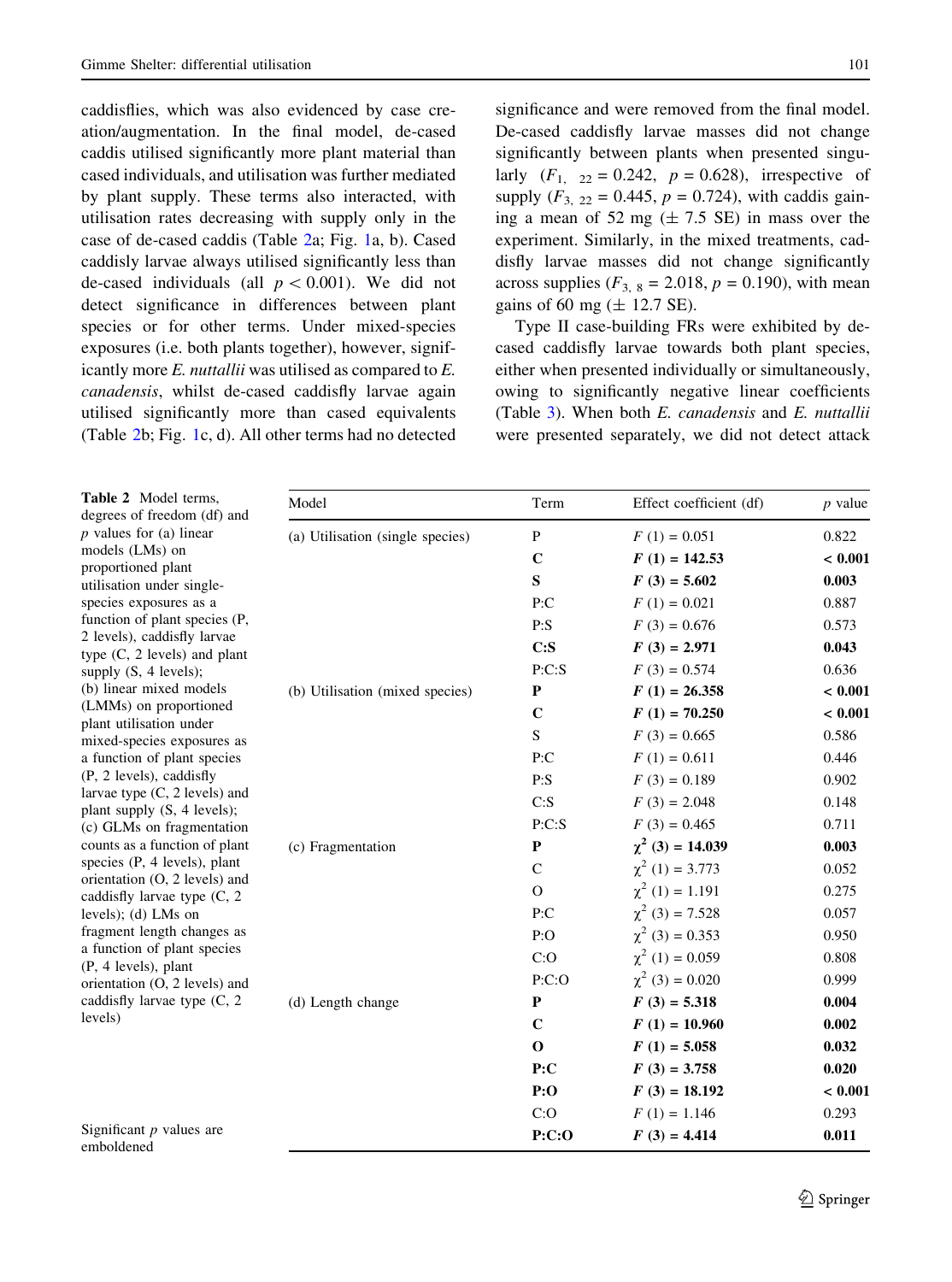Fig. 1 Mean  $(\pm$  SE) proportion of fresh mass utilised of Elodea canadensis (Ec) and Elodea nuttallii (En) by de-cased (a, c) and cased (b, d) caddisfly larvae with plants presented in single (a, b) and in mixed (c, d) groups under different initial masses. Mass utilisation was calculated based on the difference between the starting and ending masses of initial fragments at each supply level

<span id="page-7-0"></span>

rates and handling times (and hence maximum utilisation rates) to differ significantly towards the two plants (attack rate,  $z = 0.862$ ,  $p = 0.389$ ; handling time,  $z = 1.712$ ,  $p = 0.087$ ). Accordingly, confidence intervals overlapped across all plant supplies (Fig. [2a](#page-8-0)). However, when both plants were presented together in mixed groups, attack rates differences were not detected ( $z = 0.897$ ,  $p = 0.370$ ), whilst handling times were significantly longer (and thus utilisation rates lower) towards E. canadensis compared to E. nuttallii  $(z = 5.723, p < 0.001)$ . As such, L. lunatus exhibited a significantly greater FR magnitude towards E. nuttallii compared to E. canadensis in combined treatments, where FR confidence intervals did not overlap under the majority of intermediate-high plant masses supplied (Fig. [2](#page-8-0)b). Accordingly, caddisflies had a

**Table 3** Linear coefficient estimates and  $p$  values resulting from logistic regression of the proportion of each plant species used as a function of original availability, alongside functional

response parameter estimates. Significant  $p$  values reflect confidence of differences from 0

| <b>Species</b> | Exposure | Linear coefficient, $p$ | Attack rate, <i>p</i> | Handling time, p |  |
|----------------|----------|-------------------------|-----------------------|------------------|--|
|                |          |                         |                       |                  |  |
| E. canadensis  | Single   | $-0.005, < 0.001$       | 2.116 < 0.001         | 0.006 < 0.001    |  |
| E. nuttallii   | Single   | $-0.004, < 0.001$       | $2.565 \leq 0.001$    | 0.007 < 0.001    |  |
| E. canadensis  | Mixed    | $-0.004, < 0.001$       | 0.692, < 0.001        | 0.017 < 0.001    |  |
| E. nuttallii   | Mixed    | $-0.003, < 0.001$       | 0.876 < 0.001         | 0.005 < 0.001    |  |
|                |          |                         |                       |                  |  |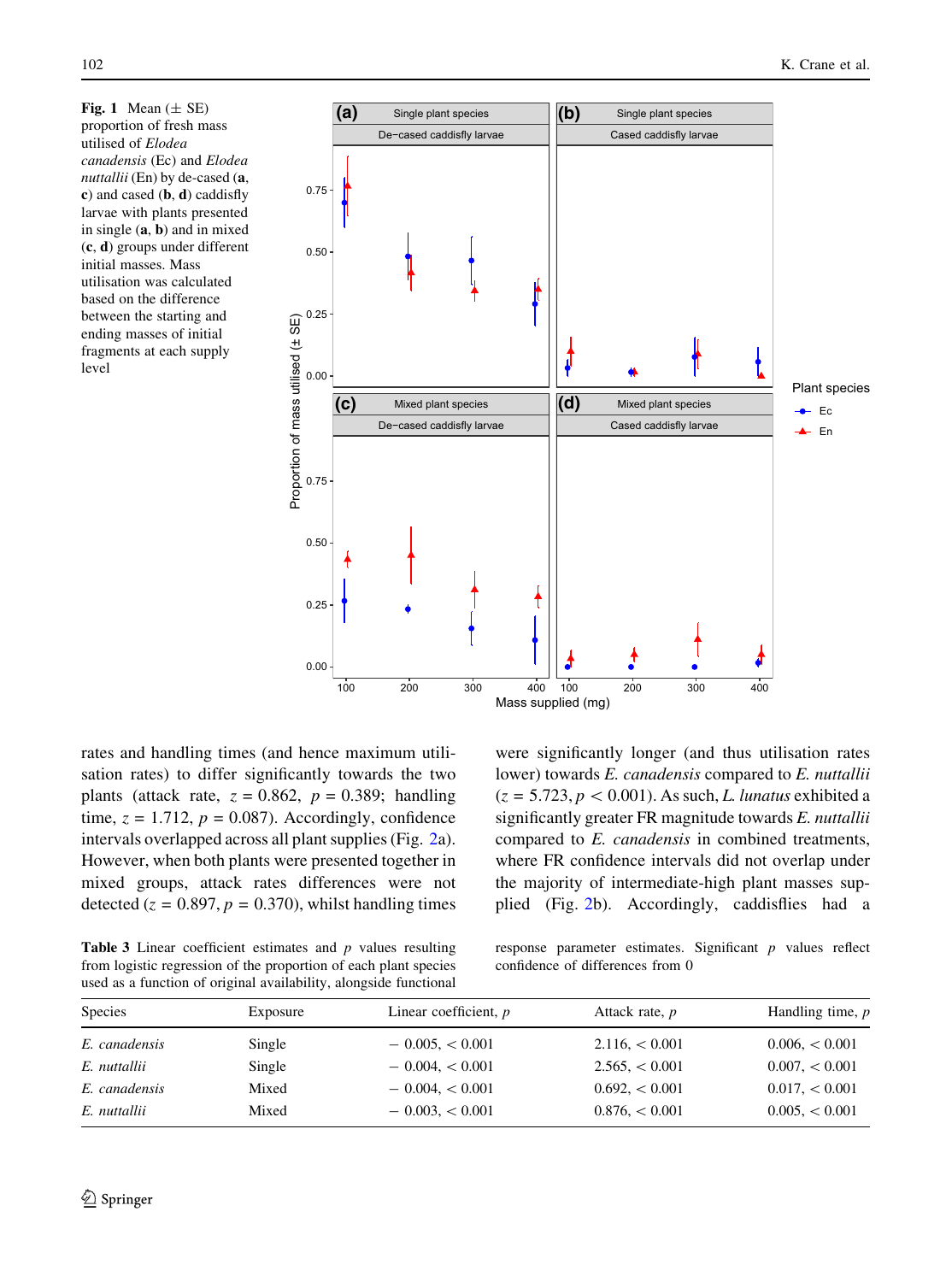<span id="page-8-0"></span>

Fig. 2 Case-building functional responses of de-cased caddisfly larvae towards Elodea canadensis (Ec) and Elodea nuttallii (En) (fresh masses), with plants presented singly (a) or

selective preference towards E. nuttallii in mixed treatments.

# Experiment 2: Limnephilus lunatus plant fragmentation

Limnephilus lunatus caused fragmentation of all four plant species, and thus created new propagules from the original fragments (Fig. [3](#page-9-0)a, b). On the other hand, no new fragments were created in caddisfly larvae-free controls. Plant species alone significantly influenced the quantity of fragments produced (Table 2c). In total, 19 fragments were created in the case of C. helmsii, whilst 6, 5 and 3 were produced for E. nuttallii, E. canadensis and L. major, respectively. Overall, C. helmsii was significantly most susceptible to fragmentation (Fig. [3a](#page-9-0), b). Cased caddis did not fragment E. canadensis or L. major, whilst de-cased caddis fragmented all plant species (Fig. [3a](#page-9-0), b). Significance was not detected for all other terms and these were thus removed.

For total fragment length changes of the original fragments, a significant three-way interaction among plant species, orientation and caddisfly larvae was exhibited (Table 2d). As such, length changes were differentially mediated by orientation among plant species, depending on whether caddis were de-cased or cased (Fig. [4](#page-9-0)a, b). Specifically, for de-cased caddisfly larvae, macrophyte length differences between species were not statisticaly clear irrespective

simultaneously in mixed groups (b). Shaded areas around curves represent bootstrapped  $(n = 2000)$  95% confidence intervals

of plant orientation (all  $p > 0.05$ ). For cased caddisfly larvae, however, vertical C. helmsii grew significantly compared to all other plants (all  $p < 0.01$ ), that in turn generally exhibited similar length reductions following treatment (all  $p > 0.05$ ). Overall, regardless of orientation, E. nuttallii and C. helmsii trended towards greatest length reductions where caddisfly larvae were de-cased, whilst L. major were reduced most by cased caddisfly larvae (Fig. [4](#page-9-0)). De-cased caddisfly larvae mass gains did not change significantly according to plant orientation  $(F_{1, 20} = 0.947, p = 0.343)$ , yet<br>differed according to plant treatment according to plant treatment  $(F_1, p_0 = 13.377, p < 0.001)$ , with larvae always significantly heavier following treatment with L. major (all  $p < 0.01$ ) (mean mg  $\pm$  SE: *L. major*,  $145.0 \pm 10.9$ ; E. canadensis,  $80.0 \pm 11.6$ ; E. nuttallii, 58.3  $\pm$  3.1; C. helmsii, 80.0  $\pm$  12.7).

## **Discussion**

Understanding mechanisms that allow introduced species to establish and spread is vital for management strategies and assessment of invasion risk (Flemming and Dibble [2015](#page-12-0)). For aquatic macrophytes, interactions with resident consumers may be a major determinant of invasion success. For example, Parker and Hay ([2005\)](#page-13-0) found that, in the receiving environment, native herbivores preferred non-native plants across taxonomic groupings that included crayfish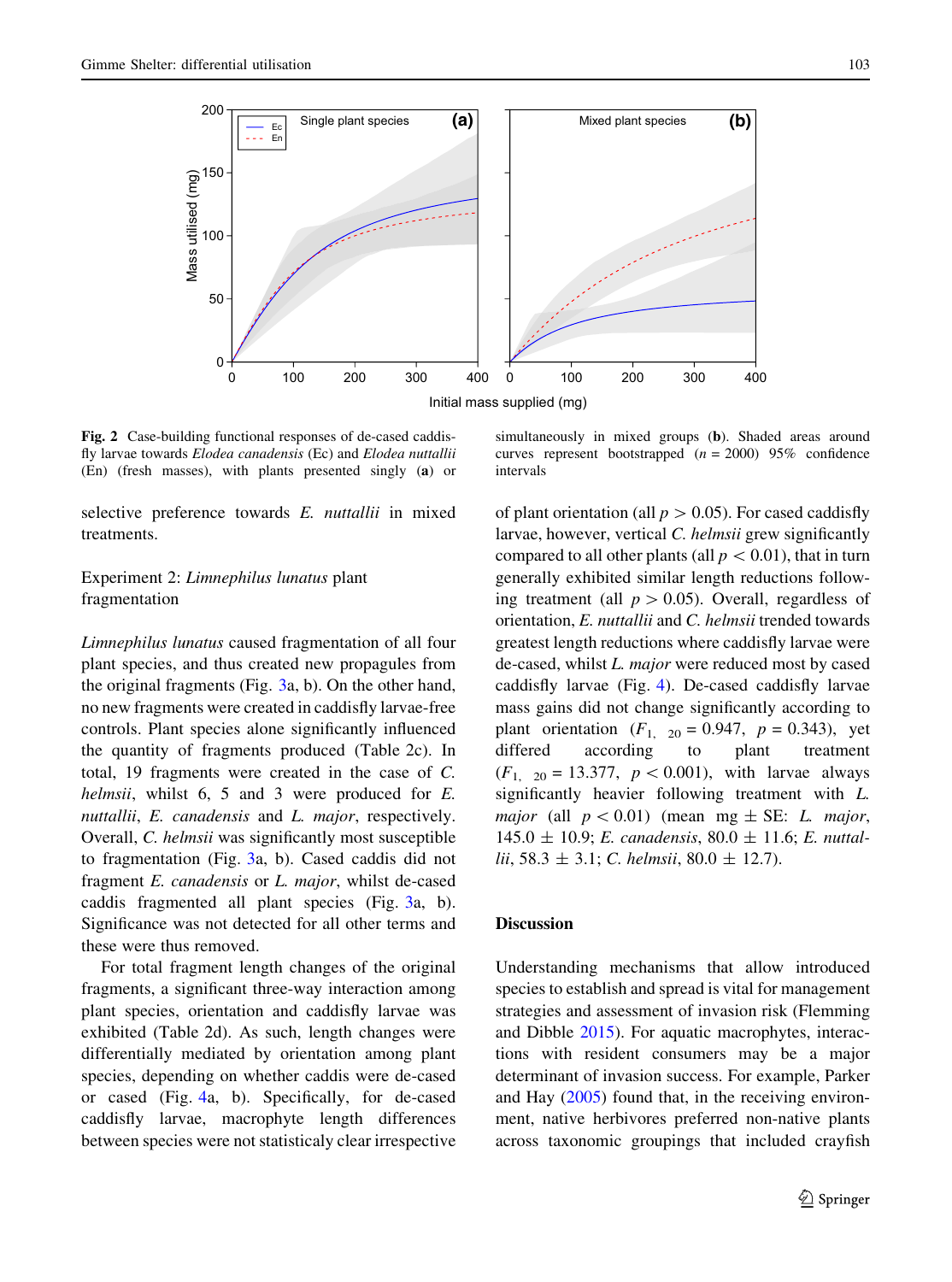number of new plant fragments of Elodea canadensis (Ec), Elodea nuttallii (En), Crassula helmsii (Ch) and Lagarosiphon major (Lm) generated by de-cased (a) and cased (b) caddisfly larvae

<span id="page-9-0"></span>

fragment length changes of Elodea canadensis (Ec), Elodea nuttallii (En), Crassula helmsii (Ch) and Lagarosiphon major (Lm) compared to controls following exposure to decased (a) and cased (b) caddisfly larvae. The dashed line represents zero change

(Cambaridae), grasshoppers (Acrididae) and slugs (Ariolimacidae). Similar results have been shown in other study systems considering native herbivores (e.g. beavers [Castoridae], Parker et al. [2007;](#page-13-0) caterpillars [Crambidae], Redekop et al. [2018](#page-13-0)). However, the capacity of herbivore-shredders to enhance the invasiveness of alien macrophyte species through indirect effects has rarely been considered (Thouvenot et al. [2017](#page-14-0), [2019\)](#page-14-0).

The results of the FR experiment showed that there was little difference in utilisation where the non-native E. canadensis and high-impact invader E. nuttallii were presented individually. However, when offered

 $\circledcirc$  Springer

simultaneously, *L. lunatus* preferentially used *E.* nuttallii over E. canadensis. Palatability has been shown to differ among *Elodea* species, and change seasonally by being higher during faster growth phases (Barrat-Segretain et al. [2002](#page-12-0)). Given that E. nuttallii allocates more resources to rapid growth than E. canadensis (Eugelink [1998](#page-12-0)), it may allocate fewer resources to deter herbivory (Barrat-Segretain et al. [2002\)](#page-12-0). In turn, this may enhance invasion success by exacerbating fragmentation rates by herbivores. Resource use by cased L. lunatus larvae was low and, under most masses supplied, E. nuttallii was consistently selected whilst E. canadensis was never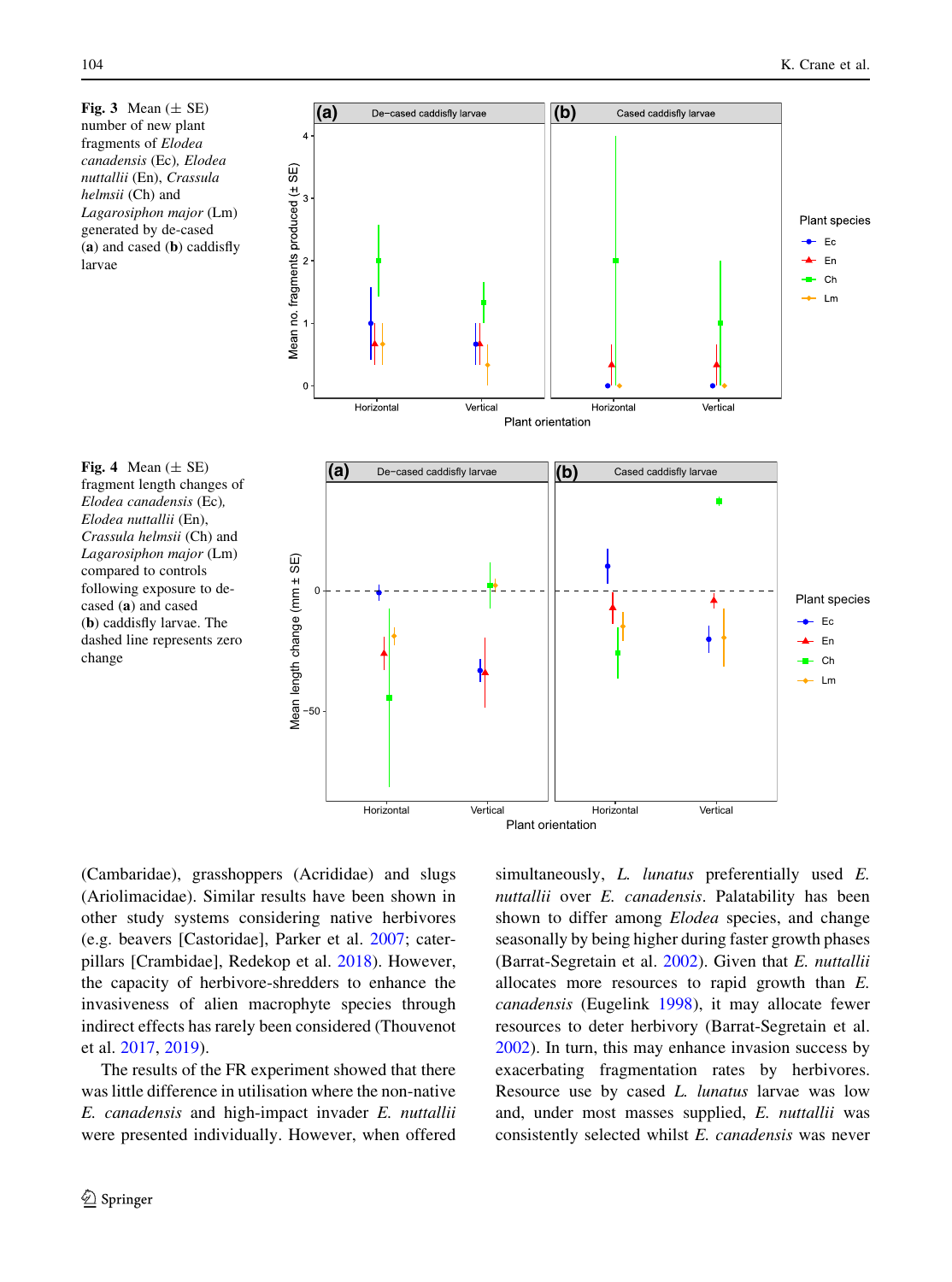used. Nevertheless, de-cased caddis exhibited a Type II FR towards both plant species, under both single and mixed species groups. Therefore, proportional resource use by de-cased caddisfly larvae was high at low plant masses supplied, suggesting that these plants will be utilised by de-cased larvae at a high rate when relatively rare in aquatic environments. Accordingly, even when plant abundances are low, feeding caddisfly larvae could affect dispersal by fragmentation via utilisation of the plants. Increased production of plant propagules associated with caddis shredding could thus generate a higher rate of range expansion than the natural diffusion from a single large population alone (Hengeveld [1989\)](#page-12-0). Therefore, we suggest that herbivorous caddisflies are not an effective natural enemy of these plants. Rather, in cases where plant dispersal is otherwise strongly limited, the relationship with caddisflies could be described as a mutualistic one. In our study system, consistent preferential utilisation could promote better spread of the high impact invader *E. nuttallii* over the relatively benign non-native E. canadensis. However, further research which examines additional combinations of macrophytes, as well as fragment viability and competition, is required to elucidate consumptive dynamics and preferences in freshwaters.

Where macrophyte species were presented singly, attack rates and handling times (and hence maximum utilisation rates) by de-cased L. lunatus were similar towards the two Elodea species. However, in mixed macrophyte combinations, whilst attack rates remained similar, handling times were significantly shorter and thus maximum utilisation rates higher, towards the invasive E. nuttallii. We consider these parameters comparatively rather than mechanistically, as they were not validated using empirical measurements (Alexander et al. [2012](#page-12-0)). The greater selective utilisation of  $E$ . *nuttallii* may be driven by the presence of longer, more malleable leaves, which could be easier to manipulate than the shorter, wider E. canadensis. Mechanistically, the implications of these results are not only that L. lunatus preferentially uses E. nuttallii, but that such shredders are also likely fragmenting it and enhancing its propagation. Displacement of E. canadensis by E. nuttallii can occur over a relatively short period of one to two years (Simpson [1990\)](#page-14-0). As such, shredders that selectively fragment E. nuttallii could help drive or accelerate this shift in macrophyte community composition, yet also in combination with other factors such as plant resource use and growth rates.

Limnephilus lunatus larvae induced fragmentation in E. canadensis, E. nuttallii, C. helmsii and L. major, creating new propagules from the original fragments. Unsurprisingly, de-cased caddisflies produced substantially more fragments of all species than cased individuals owing to active case construction. Indeed, cased caddisflies never fragmented E. canadensis or L. major. Further, excepting C. helmsii, abilities of caddisfly larvae to fragment plants were mostly unaffected by the orientation of plants in our study. The majority of aquatic plants are capable of producing highly viable fragments, yet the minimum fragment size required for successful regeneration differs among species (Hussner [2009\)](#page-13-0). Notably, many aquatic plant fragments, including some of those examined here, can regenerate from stem fragments comprising of a single node alone (Hussner [2009](#page-13-0)) and from sizes as small as 1–5 cm (Hussner [2009](#page-13-0); Coughlan et al., [2018\)](#page-12-0). Whilst new fragment sizes were not recorded in our study, it is likely that any new fragment produced which included at least one node could be viable. Future studies should thus consider both fragment size, and also the amount of nodes present both within and between species, for assessing regeneration likelihoods. In waterbodies, fragmentation instigated at the base of macrophyte swards by benthic-dwelling caddisfly larvae could release larger propagules in the form of long plant stems, e.g. 60–100 cm. Moreover, larval L. lunatus have been recorded in abundances as high as 160 individuals  $m^{-2}$  in freshwaters (Liess and Schulz [2009\)](#page-13-0), and given that a new case is created for each of five instar stages, this could result in substantial propagule pressure should fragmentation occur, in addition to fragments created by consumption more generally. However, whether net population-level effects (i.e., via different consumer numerical responses or abundances) of herbivory by caddisfly larvae are facilitative or antagonistic for invasive macrophytes should be further examined in light of minimum viable propagule sizes and the sections of macrophyte swards that are preferentially grazed. In turn, whether multiple conspecific caddisfly larvae effects combine additively, antagonistically or synergistically in terms of fragmentation rates requires testing.

Successful management of invasive aquatic plants requires sound knowledge of their biology and, in this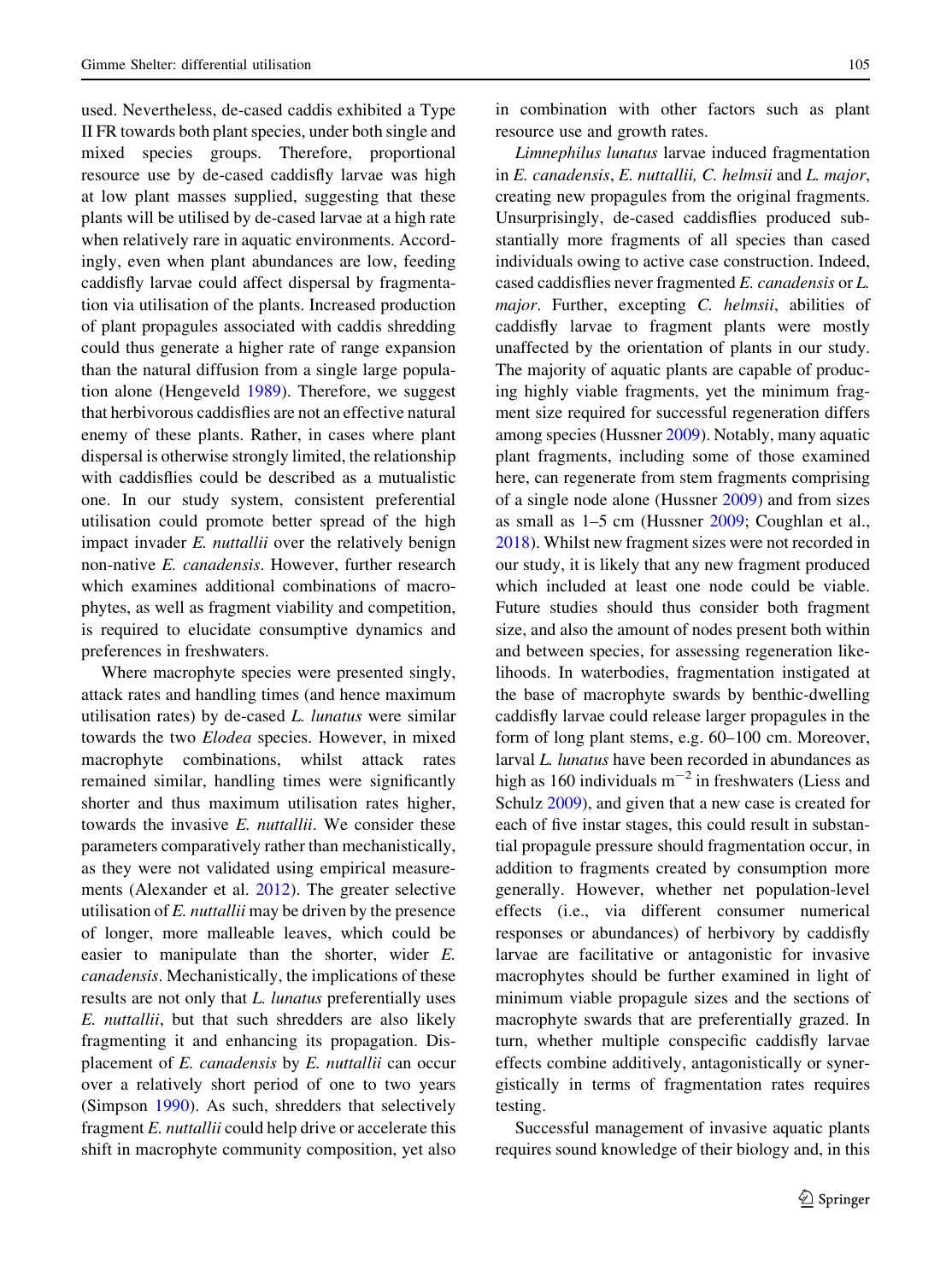case specifically, their ability to regenerate following fragmentation. Since all of the examined macrophytes are spread by fragments, shredding could potentially have an impact on the spread of many invasive plants. Of the focal species, C. helmsii has exhibited a particularly high regeneration capacity and has the ability to form new shoots from single nodes (Hussner [2009\)](#page-13-0). Bearing in mind this species was the most fragmented of all the examined macrophytes, coupled with its propensity to invade and become abundant, it especially appears to be facilitated by de-cased caddisfly larvae. Palatability in aquatic plants is linked to a range of traits including nutritional qualities, physical structure and secondary metabolites (Hay [1996;](#page-12-0) Cronin et al. [2002](#page-12-0); Elger and Lemoine [2005](#page-12-0)). Zhang et al. ([2019\)](#page-14-0) found plant palatability to be negatively related to dry matter content, carbon:nutrient ratios and total phenolics, yet positively related to phosphorus and nitrogen levels in individual species. Moreover, herbivory has been found to positively relate to calcium and lignin contents (Bonar et al. [1990\)](#page-12-0), however the extent which chemical properties influence plant selection by caddisfly larvae requires further investigation. As such, factors such as lignin content within and between plants, as well as physical deterrent effects, should also be considered in the context of caddisfly larval case creation. Shredders in aquatic systems may also be affected by seasonality (Boiché et al. [2010\)](#page-12-0), which could reflect different in palatabilities owing to temperature variation. Moreover, in natural systems, fragmentation by caddisfly larvae of larger fronds may be coupled with hydrodynamics and influenced by stream size (Heidbüchel et al. [2019](#page-12-0)). Further work should consider these biotic and abiotic factors comparatively in order to better understand the drivers of differences in utilisation and fragmentation among key aquatic plants.

## Conclusion

We have identified a potential mechanism that promotes the differential propagation of invasive macrophytes, depending on the plant-specific fragmentation properties. Larvae of L. lunatus showed a preference for invasive E. nuttallii over naturalised E. canadensis, and de-cased caddis fly larvae generated fragments from all of the examined macrophytes, but to different degrees. On the other hand, cased L.

lunatus fragment macrophytes less between casebuilding episodes. Accordingly, large caddisfly larvae populations in freshwater systems infested with these macrophyte species might facilitate their further spread owing to their shredding activities. Our study identifies and quantifies a mechanism of propagule pressure from a novel group of species, by which resident herbivores potentially facilitate rather than limit invasion. The viability of the resulting propagules in the field remains to be determined.

Acknowledgements KC is supported through contributions from Queen's University Belfast, the University of Windsor, McGill University and Waterways Ireland. RNC is funded through a fellowship from the Alexander von Humboldt Foundation and acknowledges support from Department for the Economy (DfE), Northern Ireland. AR and HJM acknowledge support from NSERC Canada. NEC and JTAD are supported by the Irish EPA research grant 2015-NC-MS-4. We particularly thank Dr. Mary Kelly-Quinn for assistance with caddis species identification, Dr Elle O'Dea, Emma Healey and Maurice Collins for their helpful contributions. Thanks also to the Natural Environment Research Council (NERC).

Author contributions KC and AR proposed the study. KC, RNC and NEC designed the experiments. KC conducted the experiments. RNC performed data analysis. All authors contributed considerably to writing the manuscript, which was led by RNC.

Funding Open Access funding provided by Projekt DEAL.

Data availability Underlying raw data will be made available in the online supporting information.

#### Compliance with ethical standards

Conflict of interest The authors declare no conflicts of interest.

Open Access This article is licensed under a Creative Commons Attribution 4.0 International License, which permits use, sharing, adaptation, distribution and reproduction in any medium or format, as long as you give appropriate credit to the original author(s) and the source, provide a link to the Creative Commons licence, and indicate if changes were made. The images or other third party material in this article are included in the article's Creative Commons licence, unless indicated otherwise in a credit line to the material. If material is not included in the article's Creative Commons licence and your intended use is not permitted by statutory regulation or exceeds the permitted use, you will need to obtain permission directly from the copyright holder. To view a copy of this licence, visit <http://creativecommons.org/licenses/by/4.0/>.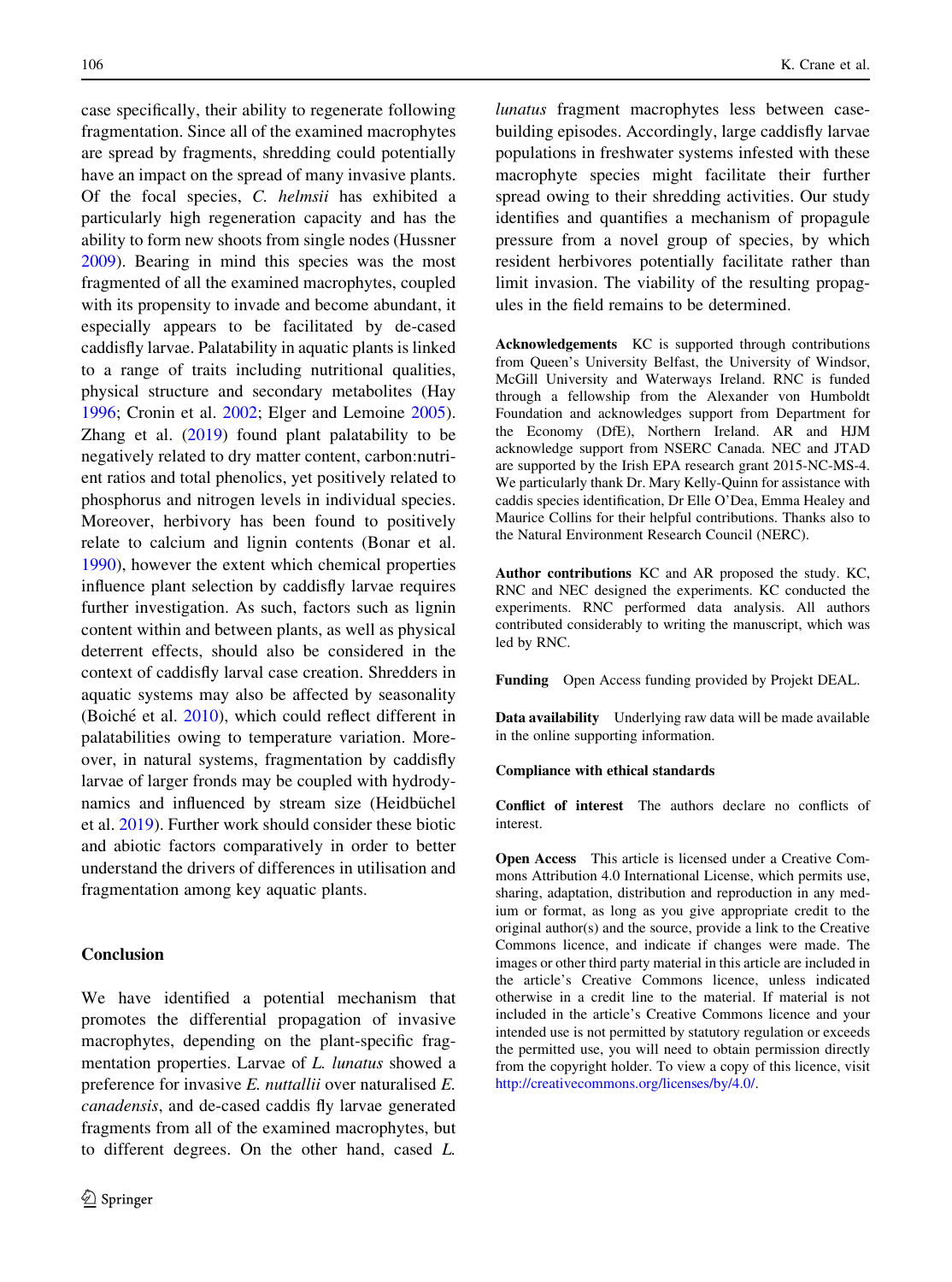## <span id="page-12-0"></span>References

- Alexander ME, Dick JTA, O'Connor NE, Haddaway NR, Farnsworth KD (2012) Functional responses of the intertidal amphipod Echinogammarus marinus: effects of prey supply, model selection and habitat complexity. Mar Ecol Prog Ser 468:191–202
- Barrat-Segretain MH (1996) Strategies of reproduction, dispersion, and competition in river plants: a review. Vegetatio 123:13–37
- Barrat-Segretain MH (2001) Invasive species in the Rhône River floodplain (France): replacement of Elodea canadensis Michaux by E. nuttallii St. John in two former river channels. Archiv für Hydrobiologie 152:237–251
- Barrat-Segretain M-H, Elger A (2004) Experiments on growth interactions between two invasive macrophyte species. J Veg Sci 15(1):109-114
- Barrat-Segretain MH, Bornette G, Hering- Vilas-Bôas A (1998) Comparative abilities of vegetative regeneration among aquatic plants growing in disturbed habitats. Aquat Bot 60:201–211
- Barrat-Segretain MH, Elger A, Sagnes P, Puijalon S (2002) Comparison of three life-history traits of invasive Elodea canadensis Michx. and Elodea nuttallii (Planch.) H. St. John. Aquatic Bot 74:299–313
- Bates D, Maechler M, Bolker B, Walker S (2015) Fitting linear mixed-effects models using lme4. J Stat Softw 67:1–48
- Boiché A, Gierlinski P, Thiébaut G (2010) Contrasting seasonal patterns in the acceptability of a naturalised and an introduced macrophyte for a generalist shredder. Fundam Appl Limnol 177:133–141
- Bolker BM (2008) emdbook: ecological models and data in R. Princeton University Press, Princeton
- Bolker, B.M. (2010). bbmle: tools for general maximum likelihood estimation. R Package
- Bonar SA, Seghal HS, Pauley GB, Thomas GL (1990) Relationship between the chemical composition of aquatic macrophytes and their consumption by grass carp, Ctenopharyngodon Idella. J Fish Biol 36:149–157
- Caffrey J, Millane M, Evers SL, Moran H, Butler M (2010) A novel approach to aquatic weed control and habitat restoration using biodegradable jute matting. Aquat Invasions 5:123–129
- Caffrey J, Millane M, Evers S, Moran H (2011) Management of Lagarosiphon major (Ridley) moss in Lough Corribreview. Biol Environ Proc R Irish Acad 111:205–212
- Carriera BM, Dias MP, Rebelo R (2014) How consumption and fragmentation of macrophytes by the invasive crayfish Procambarus clarkii shape the macrophyte communities of temporary ponds. Hydrobiologia 721:89–98
- Coughlan NE, Cuthbert RN, Kelly TC, Jansen MAK (2018) Parched plants: survival and viability of invasive aquatic macrophytes following exposure to various desiccation regimes. Aquat Bot 150:9–15
- Crane K, Coughlan NE, Cuthbert RN, Dick JTA, Kregting L, Ricciardi A, MacIsaac HJ, Reid N (2020) Friends of mine: an invasive freshwater mussel facilitates growth of invasive macrophytes and mediates their competitive interactions. Freshw Biol 65:1063–1072
- Cronin G, Lodge DM, Hay ME, Miller M, Hill AM, Horvath T, Bolser RC, Lindquist N, Wahl M (2002) Crayfish feeding preferences for fresh water macrophytes: the influence of plant structure and chemistry. J Crustac Biol 22:708–718
- Cuthbert RN, Dalu T, Wasserman RJ, Dick JTA, Mofu L, Callaghan A, Weyl OLF (2018a) Intermediate predator naïveté and sex-skewed vulnerability predict the impact of an invasive higher predator. Sci Rep 8:14282
- Cuthbert RN, Dickey JWE, McMorrow C, Laverty C, Dick JTA (2018b) Resistance is futile: lack of predator switching and a preference for native prey predict the success of an invasive prey species. R Soc Open Sci 5:180339
- Dawson FH (1994) Spread of Crassula helmsii in Britain. In: De Waal LC, Child LE, Wade PM, Brock JH (eds) Ecology and management of invasive riverside plants. Wiley, Chichester, pp 1–14
- Dawson H, Leach J (1999) Crassula helmsii in the British Isles—an unwelcome invader. Br Wildl 10:234–239
- Dawson FH, Warman EA (1987) Crassula helmsii (T. Kirk) Cockayne: is it an aggressive alien aquatic plant in Britain? Biol Cons 42:247–272
- Dibble ED, Killgore KJ, Harrel SL (1996) Assessment of fish– plant interactions. In: Miranda LE, Devries DR (eds) Multidimensional approaches to reservoir fisheries management. Am Fish Soc, Bethesda, pp 357–372
- Dick JTA, Alexander ME, Jeschke JM, Ricciardi A, MacIsaac HJ, Robinson TB, Kumschick S, Weyl OLF, Dunn AM, Hatcher MJ, Paterson RA, Farnsworth KD, Richardson DM (2014) Advancing impact prediction and hypothesis testing in invasion ecology using a comparative functional response approach. Biol Invasions 16:735–753
- Dudgeon D, Arthington AH, Gessner MO, Kawabata Z-I, Knowler DJ, Lévêque C, Naiman RJ, Prieur-Richard A-H, Soto D, Stiassny MLJ, Sullivan CA (2006) Freshwater biodiversity: importance, threats, status and conservation challenges. Biol Rev 81:163–182
- Elger A, Lemoine D (2005) Determinants of macrophyte palatability to the pond snail Lymnaea stagnalis. Freshw Biol 50:86–95
- Eugelink AH (1998) Phosphorus uptake and active growth of Elodea canadensis Michx. and Elodea nuttallii (Planch.) St. John. Water Sci Technol 37:59–65
- Flemming JP, Dibble ED (2015) Ecological mechanisms of invasion success in aquatic macrophytes. Hydrobiologia 746:23–37
- Fox J, Weisberg S (2011) An R companion to applied regression. SAGE Publications, Thousand Oaks
- Gower AM (1967) A study of Limnephilus lunatus Curtis (Trichoptera: Limnephilidae) with reference to its life cycle in watercress beds. Trans Entomol Soc Lond 119:283–302
- Hanna HM (1959) The growth of larvae and their cases and the life cycles of five species of caddis flies (Trichoptera). Proc R Entomol Soc Lond 34:121–129
- Hay ME (1996) Marine chemical ecology: what's known and what's next? J Exp Mar Biol Ecol 200:103–134
- Heidbüchel P, Sachs M, Stanik N, Hussner A (2019) Speciesspecific fragmentation rate and colonization potential partly explain the successful spread of aquatic plants in lowland streams. Hydrobiologia 843:107–123
- Hengeveld R (1989) Dynamics of biological invasions. Chapman and Hall, London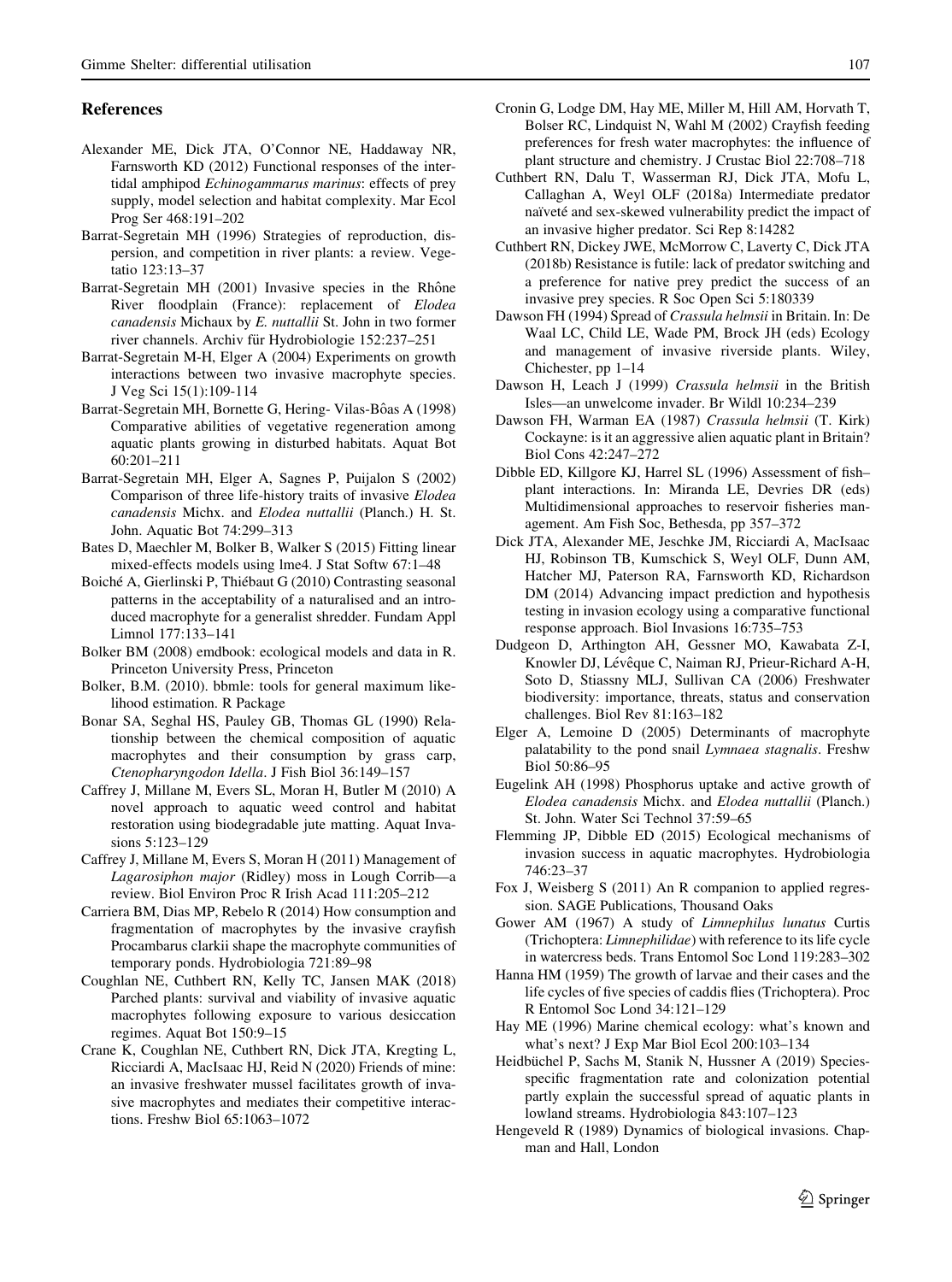- <span id="page-13-0"></span>Higler LWG (1980) The presence of caddis flies in the Netherlands and their role in the aquatic system. Hydrobiol Bull 14:209–212
- Holling CS (1959) Some characteristics of simple types of predation and parasitism. Can Entomol 91:385–398
- Huckle J (2002) Invasive alien aquatic plant species, Crassula helmsii. Invasive Alien Species Project. Fact Sheet 1. English Nature & University of Liverpool, Liverpool
- Hussner A (2009) Growth and photosynthesis of four invasive aquatic plant species in Europe. Weed Res 49:506–515
- Hussner A, Stiers I, Verhofstad MJJM, Bakker ES, Grutters BMC, Haury J, van Valkenburg JLCH, Brundu G, Newman J, Clayton JS, Anderson LWJ, Hofstra D (2017) Management and control methods of invasive alien freshwater aquatic plants: a review. Aquat Bot 136:112–137
- Jacobsen D, Sand-Jensen K (1994) Invertebrate herbivory on the submerged macrophyte Potamogeton perfoliatus in a Danish stream. Freshw Biol 31:43–52
- Juliano SA (2001) Nonlinear curve fitting: predation and functional response curves. In: Scheiner SM, Gurevitch J (eds) Design and analysis of ecological experiments. Oxford University Press, New York, pp 178–196
- Larson D (2007) Non-indigenous freshwaters plants. Patterns, processes and risk evaluation. Swedish University of Agricultural Sciences, Uppsala
- Levine JM, Adler PB, Yelenik SG (2004) A meta-analysis of biotic resistance to exotic plant invasions. Ecol Lett 7:975–989
- Liess M, Schulz R (2009) Linking insecticide contamination and population response in an agricultural stream. Environ Toxicol Chem 18:1948–1955
- Lockwood JL, Cassey P, Blackburn T (2005) The role of propagule pressure in explaining species invasions. Trends Ecol Evol 20:223–228
- Maezo MJ, Fournier H, Beisner BE (2010) Potential and realized interactions between two aquatic invasive species: eurasian watermilfoil (Myriophyllum spicatum) and rusty crayfish (Orconectes rusticus). Can J Fish Aquat Sci 67:684–700
- Mouro LD, Zatoń M, Fernandes CS, Waichel BL (2016) Larval cases of caddisfly (Insecta: Trichoptera) affinity in Early Permian marine environments of Gondwana. Sci Rep 6:19215
- Mu X, Xu M, Ricciardi A, Dick JTA, Luo D, Wei H, Hu Y, Wei Q (2018) The influence of warming on the biogeographic and phylogenetic dependence of herbivore–plant interactions. Ecol Evolut 9:2231–2241
- Newman RM (1991) Herbivory and detrivory on freshwater macrophytes by invertebrates: a review. J North Am Benthol Soc 10:89–114
- Newman JR, Duenas MA (2010) Information sheet 25: Elodea nuttallii, Nuttall's Pondweed. Information sheet 25: Centre for Ecology and Hydrology, Wallingford
- O'Connor JP (2015) A catalogue and atlas of the Caddisflies (Trichoptera) of Ireland. Occasional Publication of the Irish Biogeographical Society, No. 11
- OEPP/EPPO (2007) Crassula helmsii (Kirk) Cockayne. Data sheet on quarantine pests: Crassula helmsii (Kirk) Cockayne. Eur Mediterranean Plant Protect Organ Bull 37:225–229
- Oliveira MV, Dainez M, Bertoncin AP, Muniz C, Meurer T, Figueiredo B, Thomaz SM, Fávaro SL, Mormul RP (2018) Native snails choose an invasive over a native macrophyte as a food resource. Can J Zool 97:362–367
- Oreska MPJ, Aldridge DC (2011) Estimating the financial costs of freshwater invasive species in Great Britain: a standardised approach to invasive species costing. Biol Invasions 13:305–319
- Parker JD, Hay ME (2005) Biotic resistance to plant invasions? Native herbivores prefer non-native plants. Ecol Lett 8:959–967
- Parker JD, Caudill CC, Hay ME (2007) Beaver herbivory on aquatic plants. Oecologia 151:616–625
- Paton RA, Gobin J, Rooke AC, Fox MG (2019) Population density contributes to the higher functional response of an invasive fish. Biol Invasions 21:1737–1749
- Pescador ML, Rasmussen AK, Harris S (1995) Identification manual for the caddisfly (Trichoptera) larvae of Florida. Florida Department of Environmental Protection, Florida
- Pieczynska E (2003) Effect of Damage by the snail Lymnaea stagnalis on the growth of Elodea canadensis. Aquat Bot 75:137–145
- Piria M, Copp GH, Dick JTA, Duplić A, Groom Q, Jelić D, Lucy FE, Roy HE, Sarat E, Simonović P, Tomljanović T, Tricarico E, Weinlander M, Ada´mek Z, Bedolfe S, Coughlan NE, Davis E, Dobrzycka-Krahel A, Grgic´ Z, Kırankaya ŞG, Ekmekçi FG, Lajtner J, Lukas JAY, Koutsikos N, Mennen GJ, Mitić B, Pastorino P, Ruokonen TJ, Skóra ME, Smith ERC, Sprem N, Tarkan AS, Treer T, Vardakas L, Vehanen T, Vilizzi L, Zanella D, Caffrey JM (2017) Tackling invasive alien species in Europe II: threats and opportunities until 2020. Manag Biol Invasions 8:273–286
- Pritchard DW, Paterson R, Bovy HC, Barrios-O'Neill D (2017) Frair: an R package for fitting and comparing consumer functional responses. Methods Ecol Evol 8:1528–1534
- R Core Team (2018) R: A language and environment for statistical computing. R Foundation for Statistical Computing, Vienna
- Redekop P, Hofstra D, Hussner A (2016) Elodea canadensis shows a higher dispersal capacity via fragmentation than Egeria densa and Lagarosiphon major. Aquat Bot 130:45–49
- Redekop P, Gross EM, Nuttens A, Hofstra DE, Clayton JS, Hussner A (2018) Hygraula nitens, the only native aquatic caterpillar in New Zealand, prefers feeding on an alien submerged plant. Hydrobiologia 812:12–25
- Ricciardi A (2006) Are modern biological invasions an unprecedented form of global change? Conserv Biol 21:329–336
- Rogers D (1972) Random search and insect population models. J Animal Ecol 41(2):369–383
- Seebens H, Blackburn TM, Dyer EE, Genovesi P, Hulme PE, Jeschke JM, Pagad S, Pyšek P, Winter M, Arianoutsou M, Bacher S, Blasius B, Brundu G, Capinha C, Celesti-Grapow L, Dawson W, Dullinger S, Fuentes N, Jäger H, Kartesz J, Kenis M, Kreft H, Kühn I, Lenzner B, Liebhold A, Mosena A, Moser D, Nishino M, Pearman D, Pergl J, Rabitsch W, Rojas-Sandoval J, Roques A, Rorke A, Rossinelli S, Roy HE, Scalera R, Schindler S, Stajerová K, Tokarska-Guzik B, van Kleunen M, Walker K, Weigelt P,